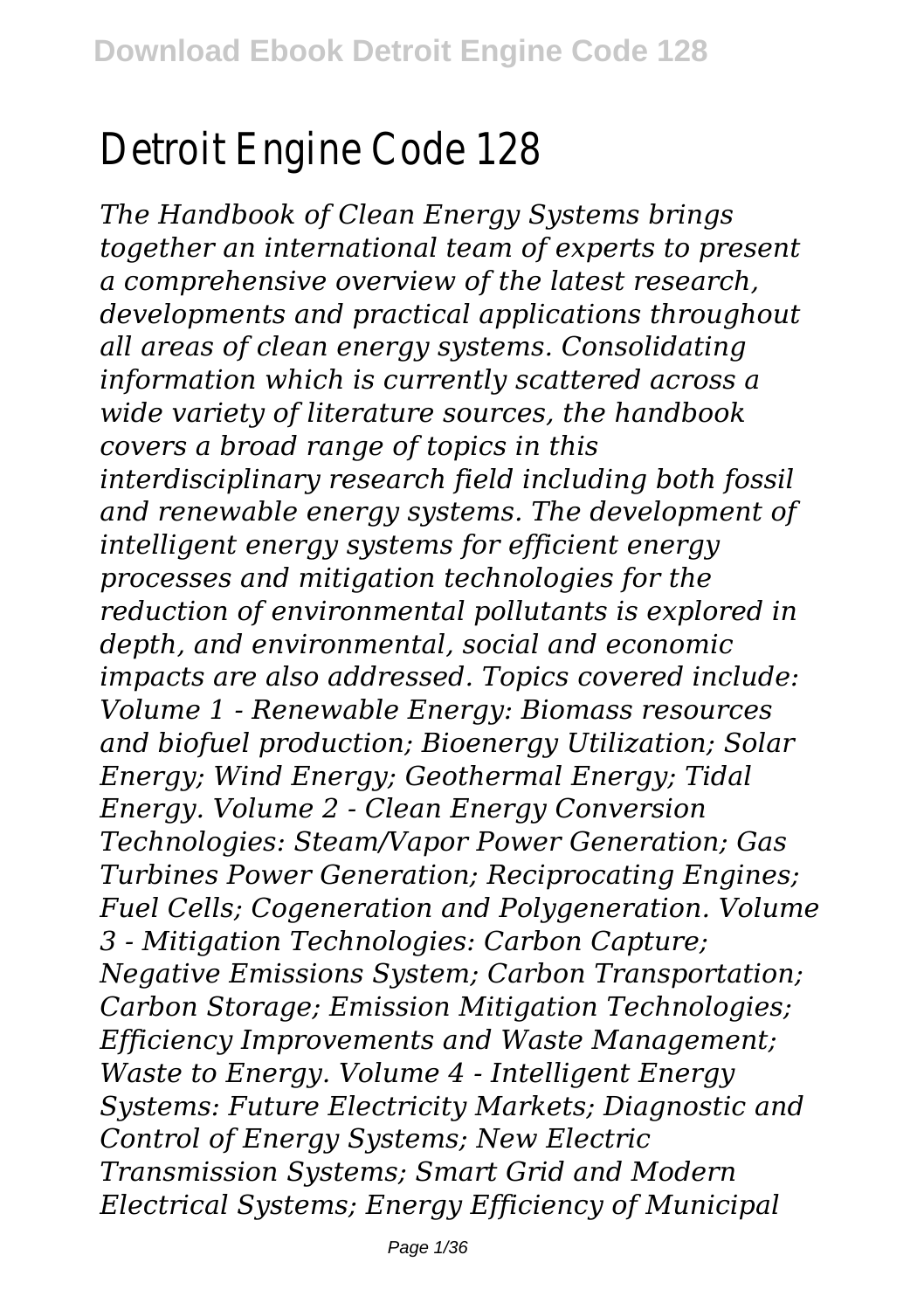*Energy Systems; Energy Efficiency of Industrial Energy Systems; Consumer Behaviors; Load Control and Management; Electric Car and Hybrid Car; Energy Efficiency Improvement. Volume 5 - Energy Storage: Thermal Energy Storage; Chemical Storage; Mechanical Storage; Electrochemical Storage; Integrated Storage Systems. Volume 6 - Sustainability of Energy Systems: Sustainability Indicators, Evaluation Criteria, and Reporting; Regulation and Policy; Finance and Investment; Emission Trading; Modeling and Analysis of Energy Systems; Energy vs. Development; Low Carbon Economy; Energy Efficiencies and Emission Reduction. Key features: Comprising over 3,500 pages in 6 volumes, HCES presents a comprehensive overview of the latest research, developments and practical applications throughout all areas of clean energy systems, consolidating a wealth of information which is currently scattered across a wide variety of literature sources. In addition to renewable energy systems, HCES also covers processes for the efficient and clean conversion of traditional fuels such as coal, oil and gas, energy storage systems, mitigation technologies for the reduction of environmental pollutants, and the development of intelligent energy systems. Environmental, social and economic impacts of energy systems are also addressed in depth. Published in full colour throughout. Fully indexed with cross referencing within and between all six volumes. Edited by leading researchers from academia and industry who are internationally renowned and active in their respective fields. Published in print and online. The online version is a* Page 2/36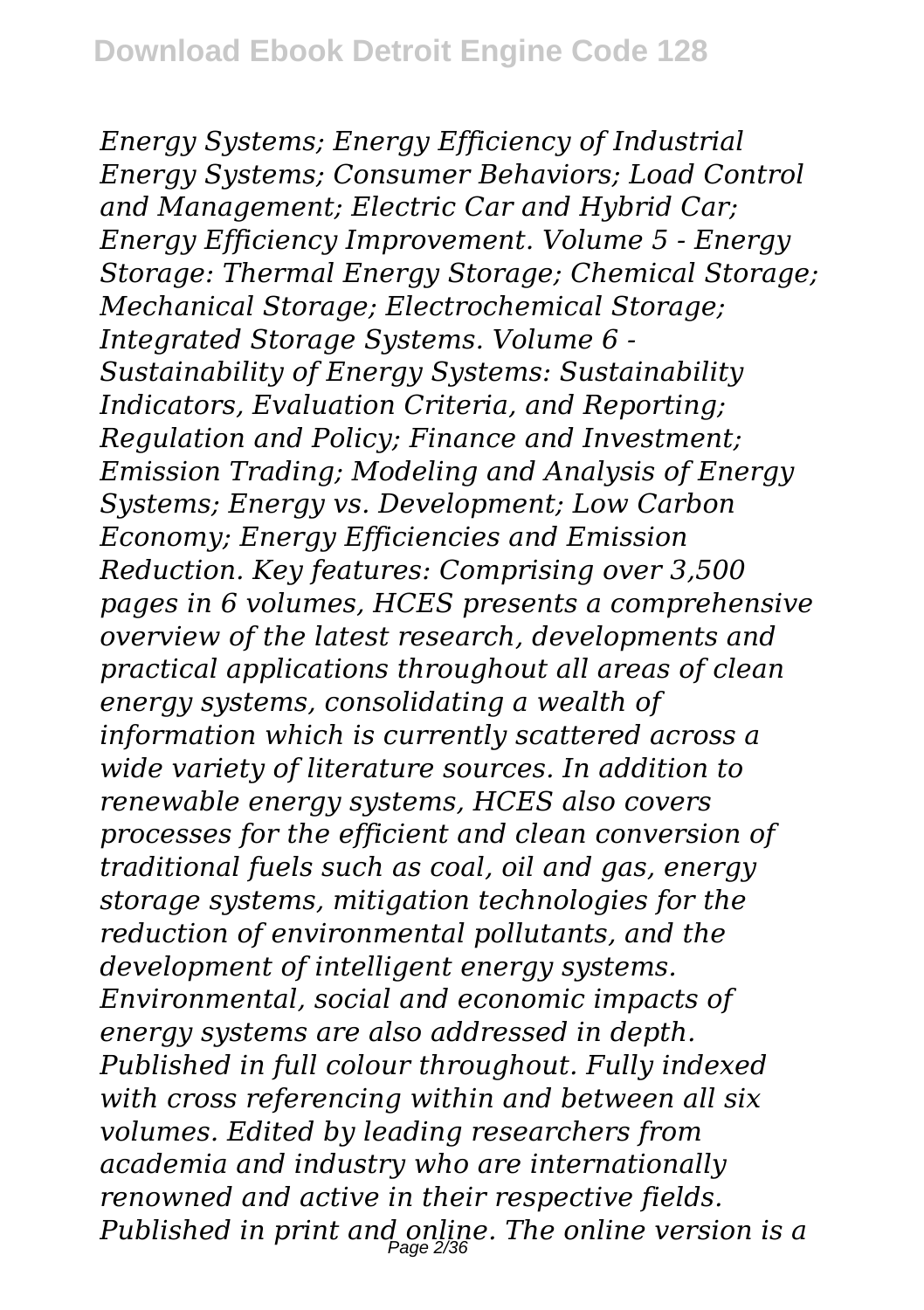*single publication (i.e. no updates), available for onetime purchase or through annual subscription. Fundamentals of Medium/Heavy Duty Diesel EnginesJones & Bartlett Publishers Embracing the Text and Numbering of the Code of Laws of the United States as Adopted by Congress June 30, 1926 and Incorporating the Text of the Laws of a General Nature Enacted by Congress After the Passage of the Code to the Close of the First Session of the 69th Congress : Together with the Citer-digest Annotations to All the Provisions of the Code, the Constitution, Uncodified Laws, Treaties, Resolutions, Proclamations and Federal Court Rules Mason's United States Code Annotated, 1926 Manuals Combined: 150+ U.S. Army Navy Air Force Marine Corps Generator Engine MEP APU Operator, Repair And Parts Manuals The Rarest Cars from America's Fastest Decade American Cars, 1973\_1980 Federal Supply Code for Manufacturers* The Lloyd's Register of Shipping records the details of merchant vessels over 100 gross tonnes, which are self-propelled and sea-going, regardless of classification. Before the time, only those vessels classed by Lloyd's Register were listed. Vessels are listed alphabetically by their current name. Code is the "how" of human productive activity. The creation, implementation, and refinement of code have been the infrastructure of human progress from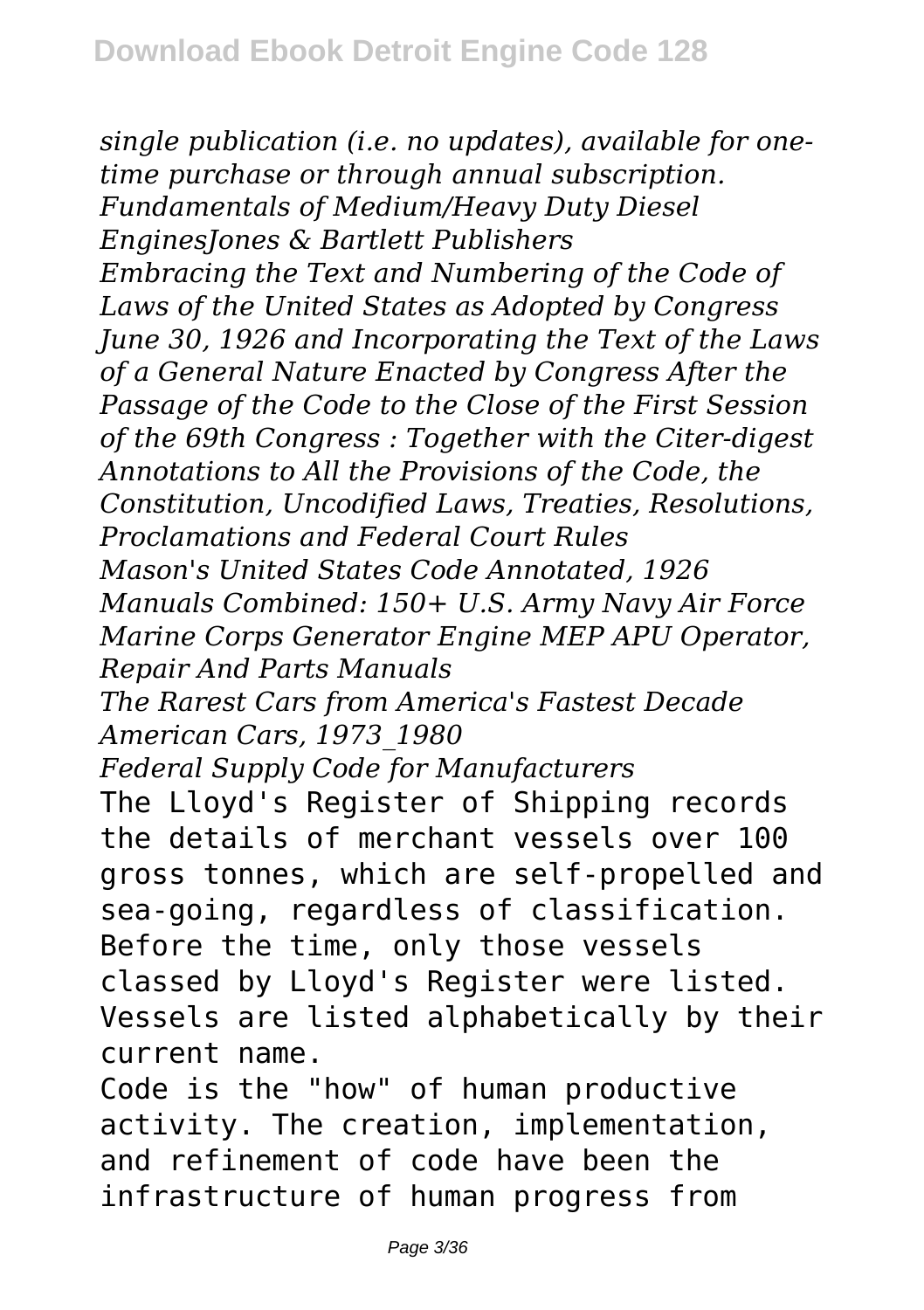Neolithic simplicity to modern complexity. In a sweeping narrative that takes readers from the production of Stone Age axes to the invention of chocolate chip cookies, Philip Auerswald argues that the key driver of human history is the advance of code. At each major stage in the advance of code over the span of centuries, shifts in the structure of society have challenged human beings to reinvent not only how we work, but who we are. We are at one of those stages now. Auerswald offers an indispensible guide to the future, based on a narrative stretching forty-thousand years into the past. The code economy has clearly not developed in a vacuum. Invention, innovation, and the pursuit of happiness have characterized human activities for centuries. What is changing is how societies and individuals radically value endeavors in life differently from even a decade ago, most notably away from industries organized as "command and control" systems. Philip Auerswald investigates how economists themselves have been hard pressed to gauge new economic indices of satisfaction that go beyond traditional measures. He explores how the code or "shared" economy reaches into domains such as health, where greater longevity, the popularization of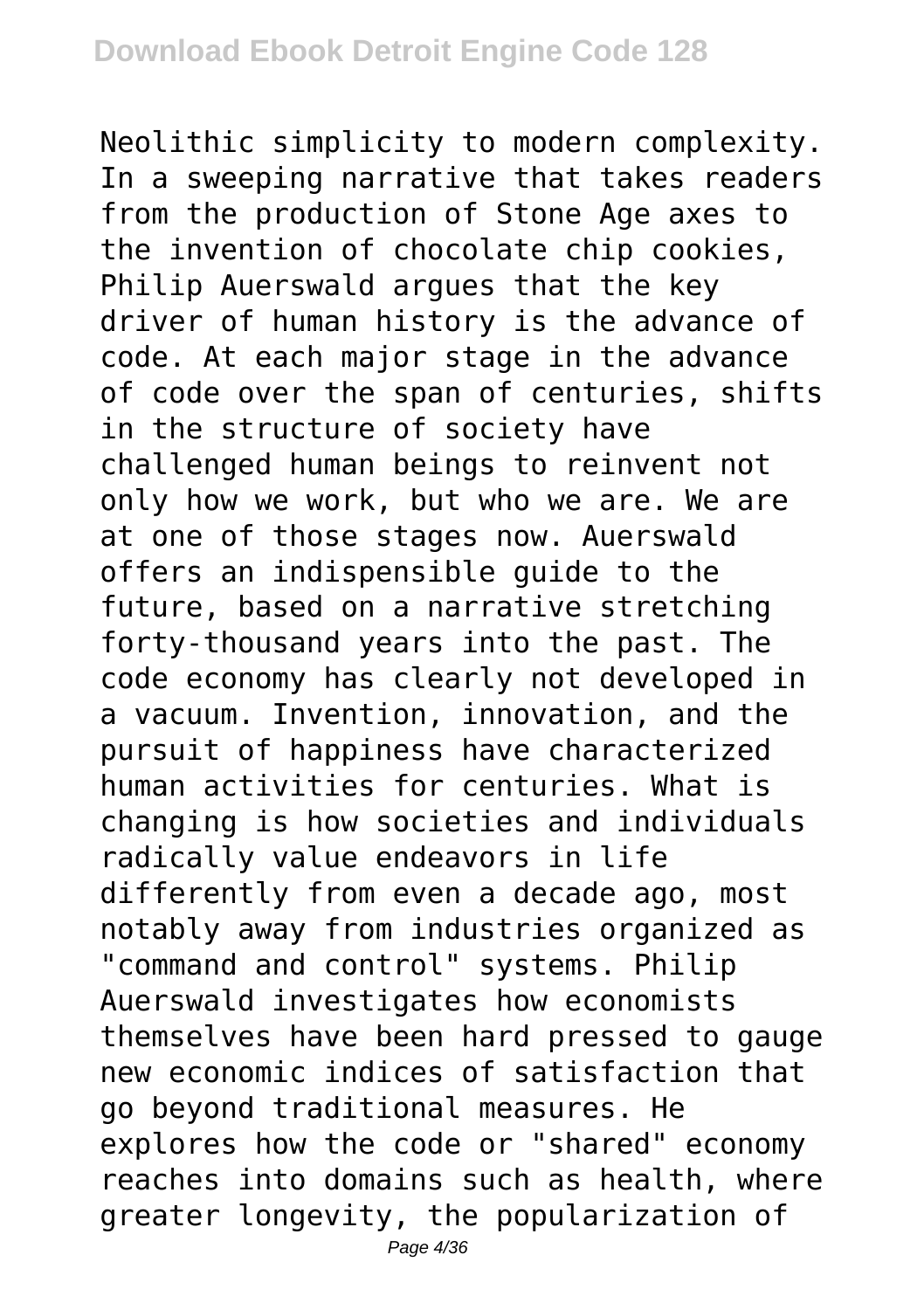medical knowledge, and the emphases on preventive care and wellness will complement the delivery of medical services. Further, living in the code economy will prompt people to orient their children's futures to more self-reliant pursuits and seek investments that truly serve them and not the institutions that have traditionally dominated the financial and economic worlds. Federal Supply Code for Manufacturers, Excluding United States and Canada Fundamentals of Medium/Heavy Duty Commercial Vehicle Systems Commerce Business Daily CCJ. Surviving, Even Thriving, in the New World of Work Chilton's Commercial Carrier Journal for Professional Fleet Managers **Based on the 2014 National Automotive Technicians Education Foundation (NATEF) Medium/Heavy Truck Tasks Lists and ASE Certification Test Series for truck and bus specialists, Fundamentals of Medium/Heavy Duty Diesel Engines is designed to address these and other international training standards. The text offers comprehensive coverage of every NATEF task with clarity and**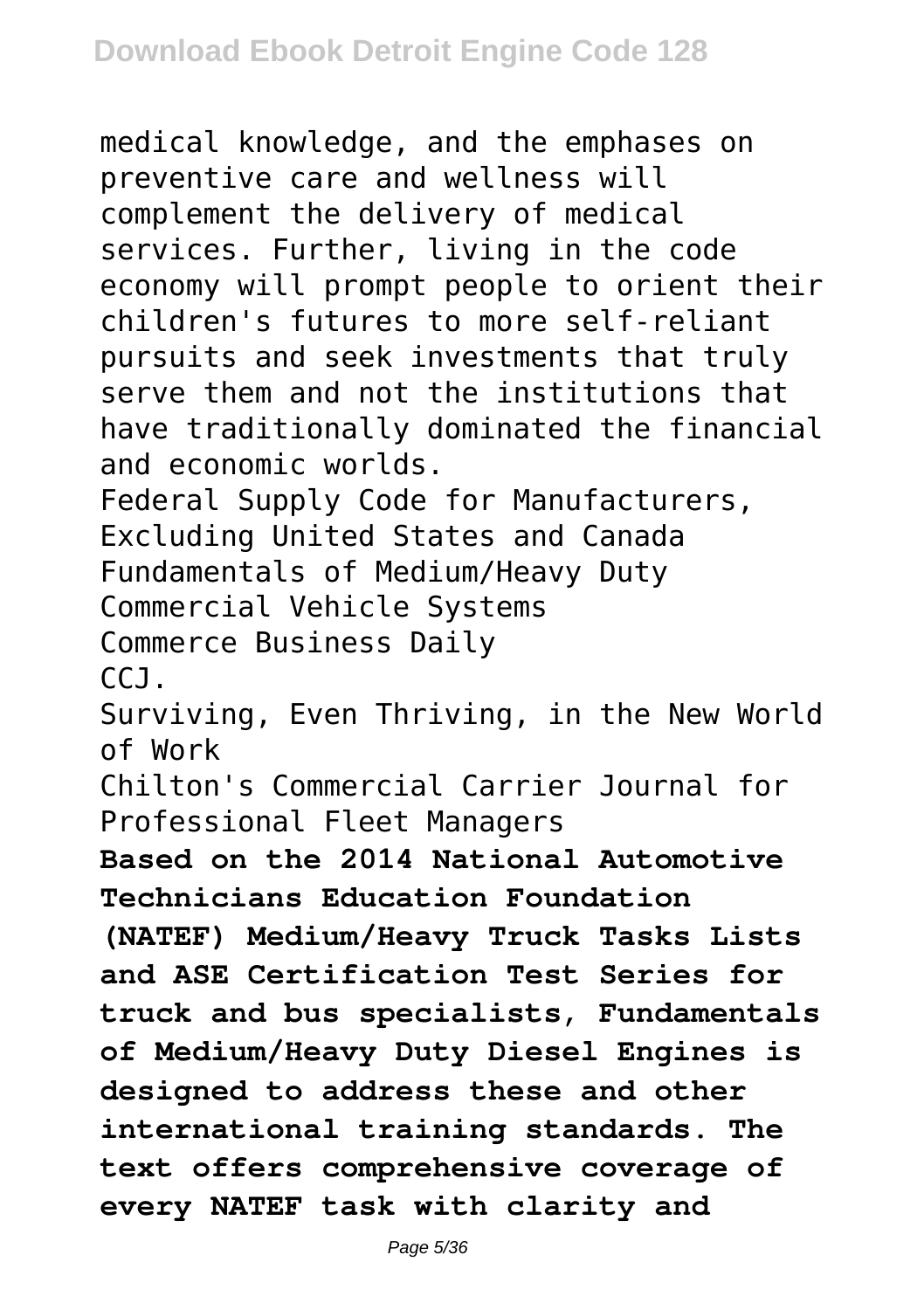**precision in a concise format that ensures student comprehension and encourages critical thinking. Fundamentals of Medium-Heavy Duty Diesel Engines describes safe and effective diagnostic, repair, and maintenance procedures for today's medium and heavy vehicle diesel engines.**

**"Darwin Holmstrom's Top Muscle is a look at over two dozen of the rarest one-offs and production vehicles from the muscle-car era of the late 60s and early 70s. Featuring new and original photography of every car, this book chronicles the biggest and baddest in the heyday of American muscle"-- Trade and Industrial Education Code of Federal Regulations Every Model, Year by Year MotorBoating Catalog of Copyright Entries. Third Series American Cars, 1946Ð1959** *Based on the 2014 National Automotive Technicians Education Foundation (NATEF) Medium/Heavy Truck Tasks Lists and ASE Certification Test Series for truck and bus specialists, Fundamentals of Medium/Heavy Duty Commercial Vehicle Systems is*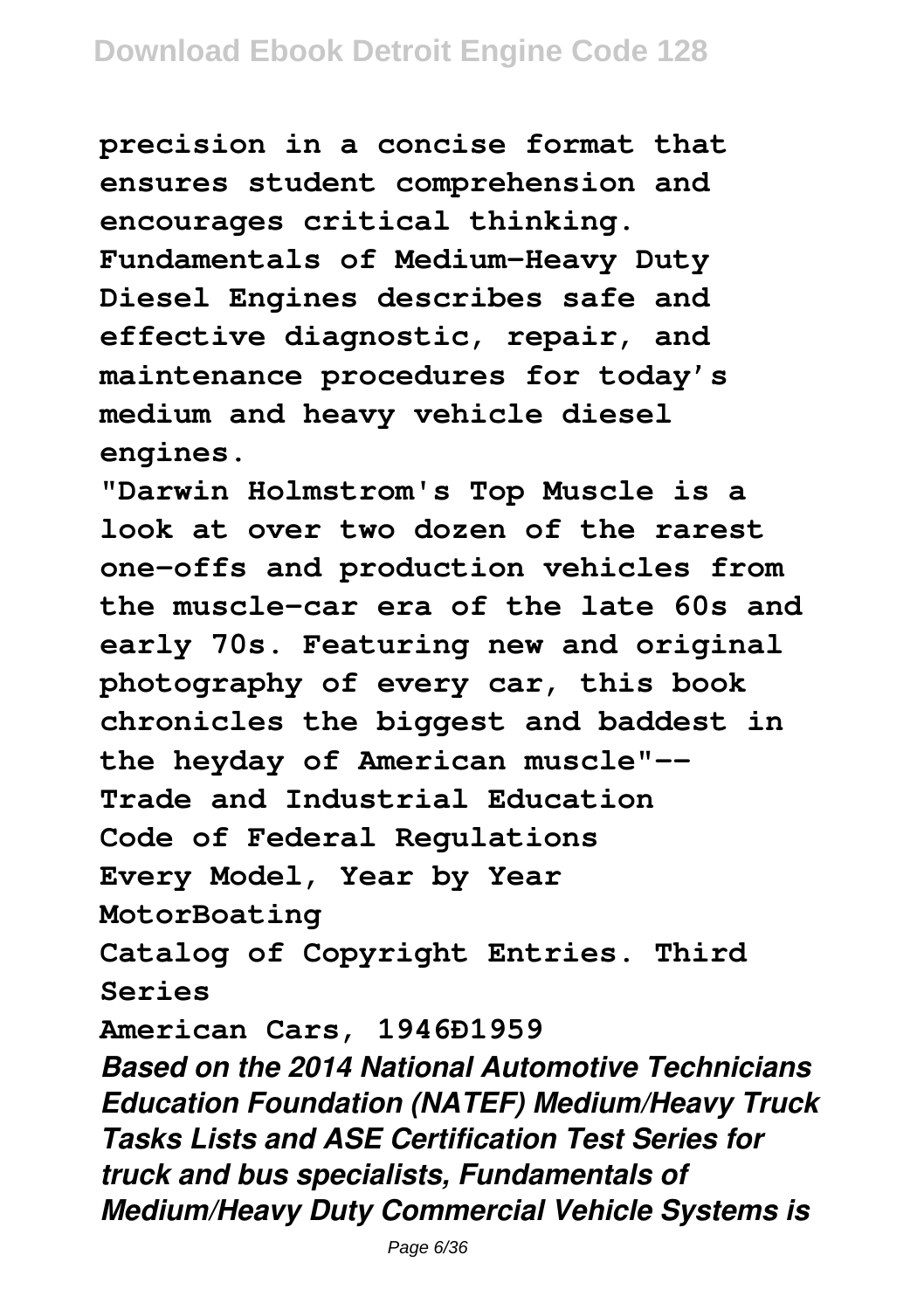*designed to address these and other international training standards. The text offers comprehensive coverage of every NATEF task with clarity and precision in a concise format that ensures student comprehension and encourages critical thinking. Fundamentals of Medium/Heavy Duty Commercial Vehicle Systems describes safe and effective diagnostic, repair, and maintenance procedures for today's medium and heavy vehicle chassis systems, including the most current, relevant, and practical coverage of: \* Automated transmissions \* Braking system technology used in vehicle stability, collision avoidance, and new stopping distance standards \* Hybrid drive powertrains \* Advanced battery technologies \* On board vehicle networks and integrated chassis electrical control system \* Automatic transmission drive shafts and drive axles \* Charging, starting, vehicle instrumentation and chassis electrical systems \* On-board diagnostic systems, electronic signal processing, and sensor operation \* Steering, suspension, frames, hitching, and air conditioning systems \* Environmental and fuel efficiency technologies Additional features include: \* Up-to-date NATEF coverage \* Support of ASE certification test preparation for medium-heavy truck and bus test series \* A clear, accessible writing style \* Reinforcement of concepts learned \* Application to real-world practice \* A wealth of photographs, illustrations, and step-by-step explanations with visual summaries Succeed in your career in the dynamic field of*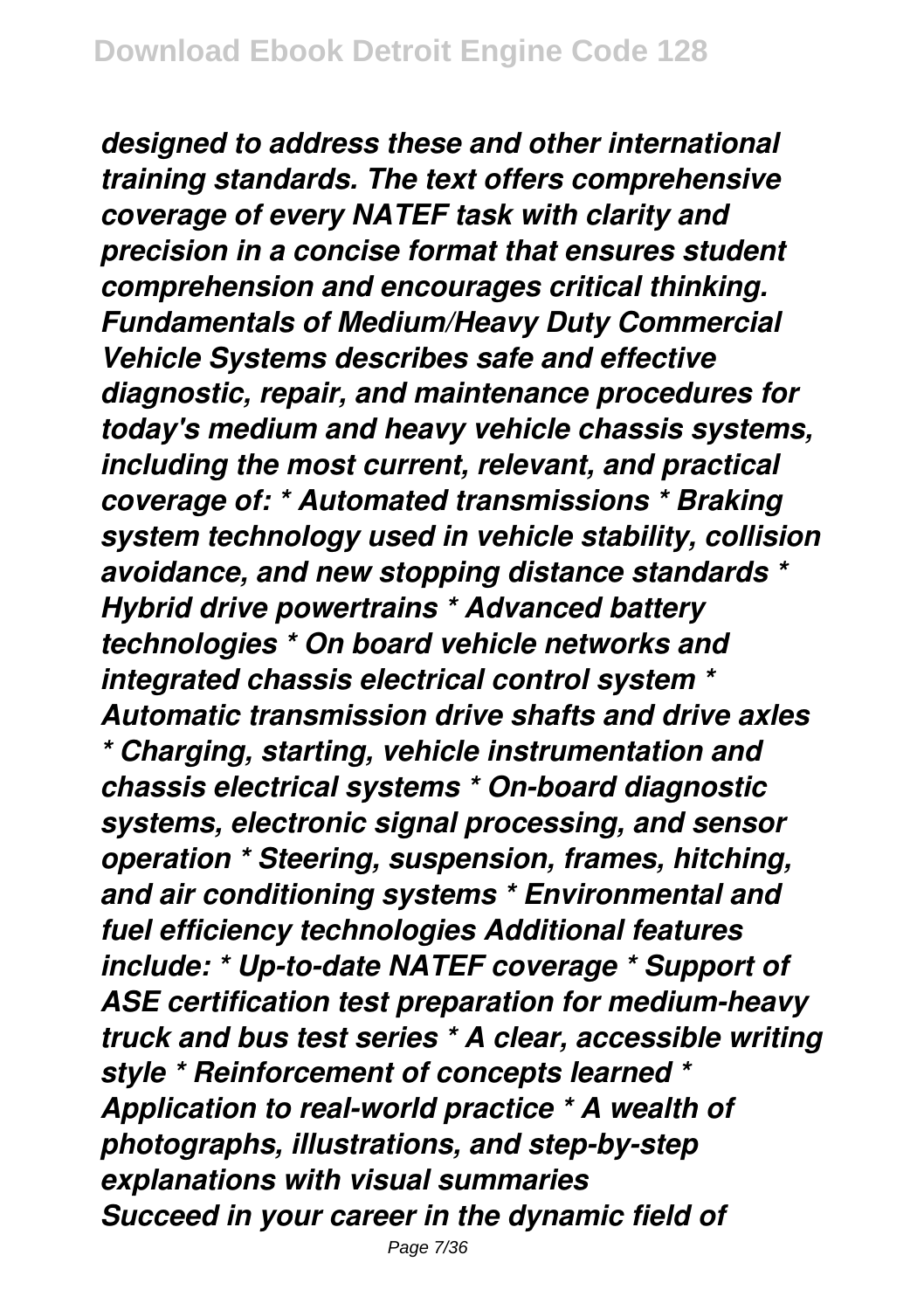*commercial truck engine service with this latest edition of the most comprehensive guide to highway diesel engines and their management systems available today! Ideal for students, entry-level technicians, and experienced professionals, MEDIUM/HEAVY DUTY TRUCK ENGINES, FUEL & COMPUTERIZED MANAGEMENT SYSTEMS, Fifth Edition, covers the full range of commercial vehicle diesel engines, from light- to heavy-duty, as well as the most current management electronics used in the industry. In addition, dedicated chapters deal with natural gas (NG) fuel systems (CNG and LPG), alternate fuels, and hybrid drive systems. The book addresses the latest ASE Education Foundation tasks, provides a unique emphasis on the modern multiplexed chassis, and will serve as a valuable toolbox reference throughout your career. Important Notice: Media content referenced within the product description or the product text may not be available in the ebook version.*

*Supplement*

*Monthly Catalogue, United States Public Documents Trade and Industrial Education; Instructional Materials*

*Top Muscle*

*Air Force Manual*

*West's federal supplement. Second series Over 36,000 total pages .... Just a SAMPLE of the CONTENTS by File Number and TM Number:: 013511 TM 5-6115-323-24P 4 GENERATOR SET, GASOLINE ENGINE DRIVEN, SKID MOUNTED, TUBULAR FRAME, 1.5 K*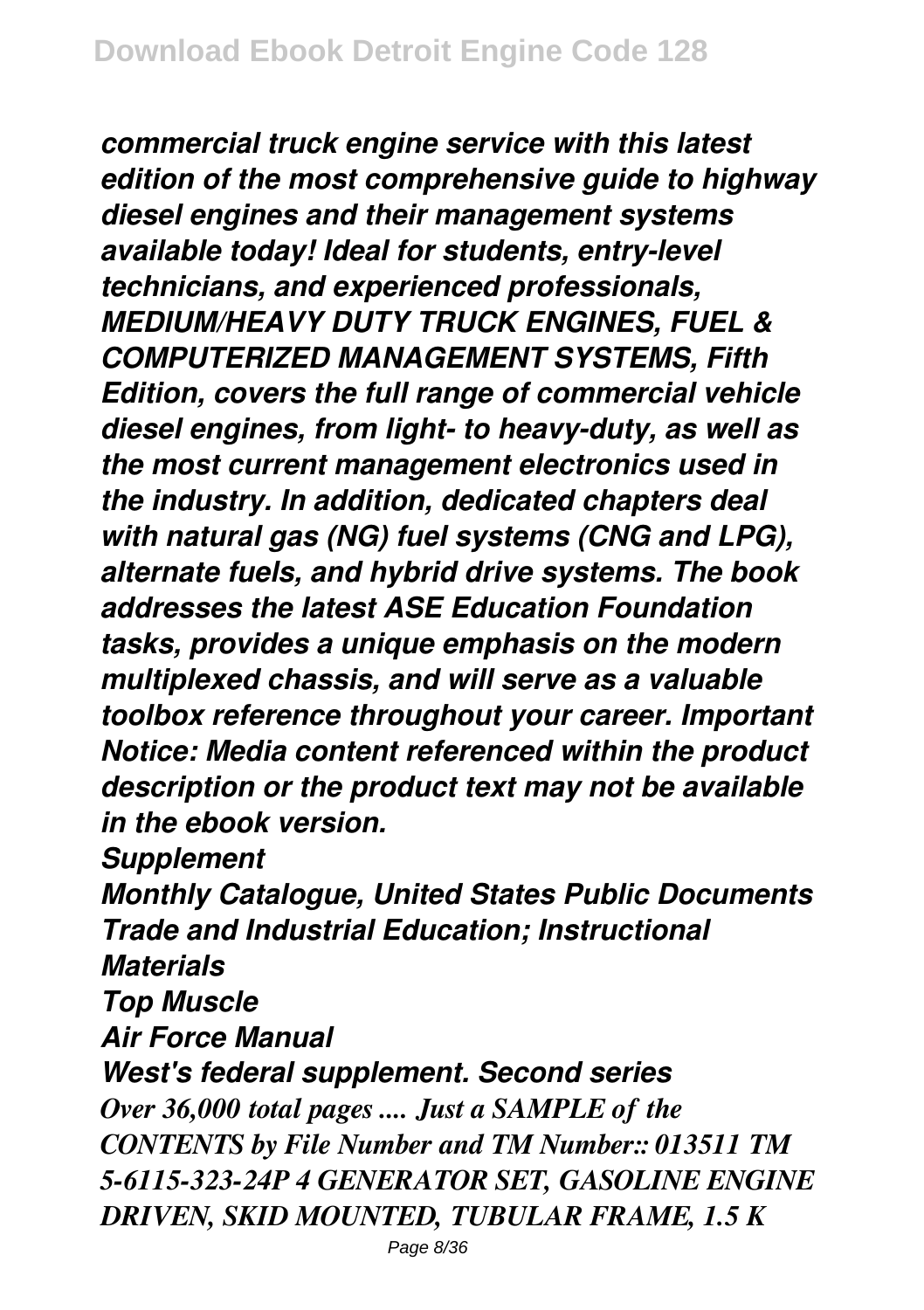*SINGLE PHASE, AC, 120/240 V, 28 VDC (LESS ENGINE) DOD MODELS MEP-015A, 60 HZ (NSN 6115-00-889-1446) AND (DOD MODEL MEP-025A) 28 VDC (6115-00-017-8236) {TO 35C2-3-385-4; SL 4-07609A/07610A} 013519 TM 5-6115-329-25P 1 GENERATOR SET, GASOLINE ENGINE DR (LESS ENGINE) 0.5 KW, AC, 120/240 V, 60 HZ, 1 PHASE (DOD MODEL (FSN 6115-923-4469); 400 HZ (MODEL MEP-019A) (6115-940-7862) AN DC (MODEL MEP-024A) (6115-940-7867) {TO 35C2-3-440-14} 013537 TM 5-6115-457-12 7 GENERATOR SET, ENGINE DRIVEN, TACTICAL, SKID MTD; 100 KW, 3 PHASE, 4 WIRE, 120 240/416 V (DOD MODELS MEP-007A), UTILITY CLASS, 50/60 HZ (NSN 6115-00-133-9101), (MODEL MEP-106A) PRECISE CLASS, 50/60 H (6115-00-133-9102), (MODEL MEP-116A) PRECISE CLASS, 400 KW (6115-00-133-9103) INCLUDING OPTIONAL KITS (MODEL MEP-007 AWF) WINTERIZATION KIT, FUEL BURNING (6115-00-463-9082), (MEP-007AWE WINTERIZATION KIT, ELECTRIC (6115-00-463-9084), (MODEL MEP-007A DUMMY LOAD KIT (6115-00-463-9086) AND (MODEL MEP-007AWM) WHEEL 013538 TM 5-6115-457-34 12 GENERATOR SET, DIESEL ENGINE DRIVEN, TACTICAL SKID 100 KW, 3 PHASE, 4 WIRE, 120/208 AND 240/416 V (DOD MODELS MEP0 UTILITY CLASS, 50/60 HZ (NSN 6115-00-133-9101); (MODEL MEP106A) CLASS, 50/60 HZ (6115-00-133-9102) AND (MODEL MEP116A), PRECISE 400 HZ (6115-00-133-9103); INCLUDING OPTIONAL KITS (DOD MODELS MEP007AWF) WINTERIZATION KIT, FUEL BURNING (6115-00-463-9082); MEP007AWE) WINTERIZATION KIT, ELECTRIC (6115-00-463-9084);*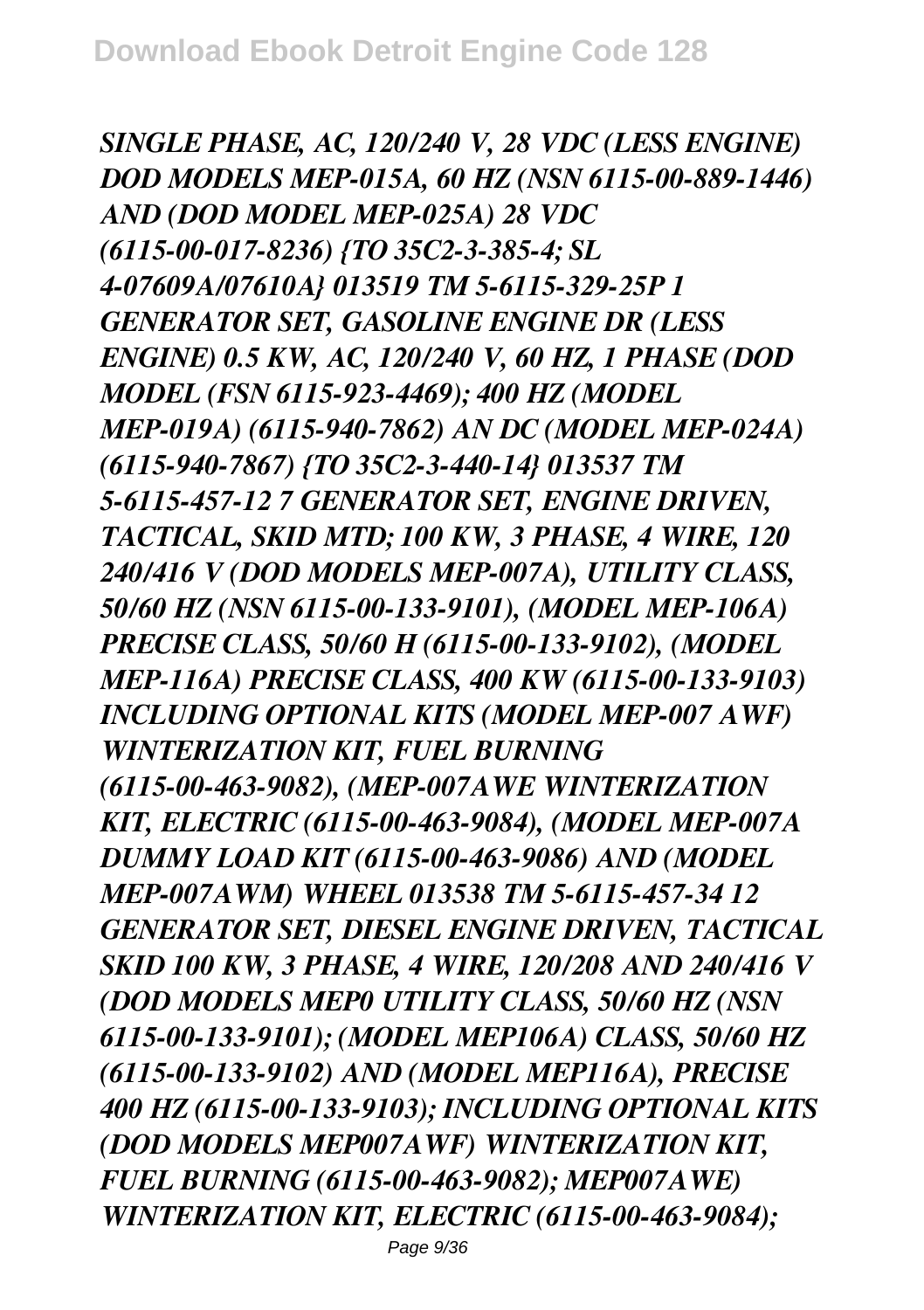*(MOD MEP007ALM) DUMMY LOAD KIT (6115-00-463-9086) AND (MODEL MEP007A MOUNTING KIT (6 013540 TM 5-6115-458-24P 9 GENERATOR SET, DIESEL ENGINE DRIVEN, TACTICAL, SKID MTD., 2 KW, 3 PHASE, 4 WIRE, 120/208 AND 240/416 VOLTS, DOD MODELS MEP009A UTILITY CLASS, 50/60 HZ (NSN 6115-00-133-9104) AND MODEL MEP108A PRECISE CLASS, 50/60 HZ (6115-00-935-8729) INCLUDING OPTIONAL K DOD MODELS MEP009AWF, WINTERIZATION KIT, FUEL BURNING (6115-00-403-3761), MODEL MEP009AWE, WINTERIZATION KIT, ELECTRIC (6115-00-489-7285) 013545 TM 5-6115-465-12 19 GENERATOR DIESEL ENGINE DRIVEN, TACTICAL SKID MTD, 30 KW, 3 PHASE, 4 WIRE 120/208 AND 240/416 V (DOD MODEL MEP-005A), UTILITY CLASS, 50/6 (NSN 6115-00-118-1240), (MODEL MEP-104A), PRECISE CLASS, 50/60 (6115-00-118-1247), (MODEL MEP-114A), PRECISE CLASS, 400 HZ (6115-00-118-1248) INCLUDING AUXILIARY EQUIPMENT (DOD MODEL MEP WINTERIZATION KIT, FUEL BURNING (6115-00-463-9083), (MODEL MEP- WINTERIZATION KIT, ELECTRIC (6115-00-463-9085), (MODEL MEP-005A LOAD BANK KIT (6115-00-463-9088) AND (MODEL MEP-005AWM), WH 013547 TM 5-6115-465-34 12 GENERATOR SET, DIESEL ENGINE DRIVEN, TACTIC SKID MTD, 30 KW, 3 PHASE, 4 WIRE, 120/208 AND 240/416 V (DOD MO MEP-005A), UTILITY, 50/60 HZ (NSN 6115-00-118-1240), (MODEL MEP-104A), PRECISE, 50/60 HZ (6115-00-118-1247), (MODEL MEP-114 PRECISE, 50/60 HZ (6115-00-118-1248) INCLUDING*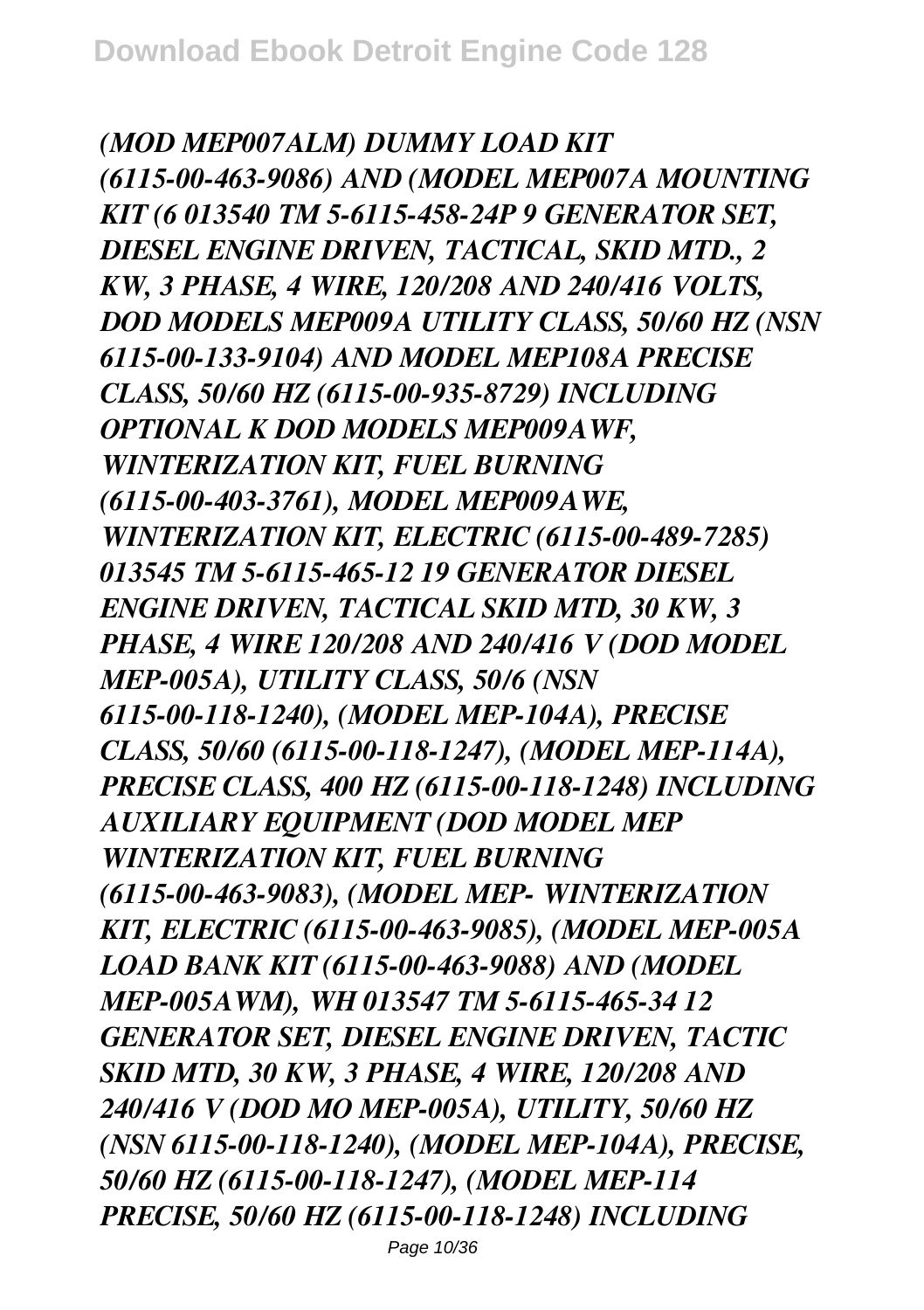*OPTIONAL KITS (MODEL MEP-005AWF) WINTERIZATION KIT, FUEL BURNING (6115-00-463 (MODEL MEP-005AWE) WINTERIZATION KIT, ELECTRIC (6115-00-463-908 (MODEL MEP-005ALM) LOAD BANK KIT (6115-00-463-9088) (MODEL MEP-WHEEL MOUNTING KIT (6115-00 013548 TM 5-6115-545-12 18 GENERATOR DIESEL ENGINE DRIVEN, TACTICAL SKID MTD., 60 KW, 3 PHASE, 4 WIR 120/208 AND 240/416 VOLTS, DOD MODEL MEP-006A, UTILITY CLASS, 5 (NSN 6115-00-118-1243) DOD MODEL MEP-105A, PRECISE CLASS, 50/60 (6115-00-118-1252) DOD MODEL MEP-115A, PRECISE CLASS, 400 HZ (6115-00-118-1253) INCLUDING OPTIONAL KITS, DOD MODEL MEP006AWF WINTERIZATION KIT, FUEL BURNING (6115-00-407-8314) DOD MODEL MEP006AWE, WINTERIZATION KIT, ELECTRIC (6115-00-455-7693) DOD M MEP006ALM, LOAD BANK KIT (6115-00-407-8322) DOD MODEL MEP006 013550 TM 5-6115-545-34 12 INTERMEDIATE (FIELD) (DIRECT AND GENERAL SUPPORT) AND DEPOT MAINTENANCE MANUAL FOR GENERATOR SET, DIESEL ENGINE DRIVEN, TAC SKID MTD., 60 KW, 3 PHASE, 4 WIRE, 120/208 AND 240/416 VOLTS DOD MODELS MEP-006A, UTILITY CLASS, 50/60 HZ (FSN 6115-118-1243 MEP-105A, PRECISE CLASS, 50/60 HZ (6115-118-1252) AND MEP-115A, PRECISE CLASS, 400 HZ (6115-118-1253) {TO 35C2-3-444-2; NAVFAC P-8-626-34; TM 00038G-35} 015378 TM 5-6115-323-14 10 GENERATOR GASOLINE ENGINE DRIVEN, SKID MOUNTED, TUBULAR FRAME, 1.5 KW, SI PHASE, AC,*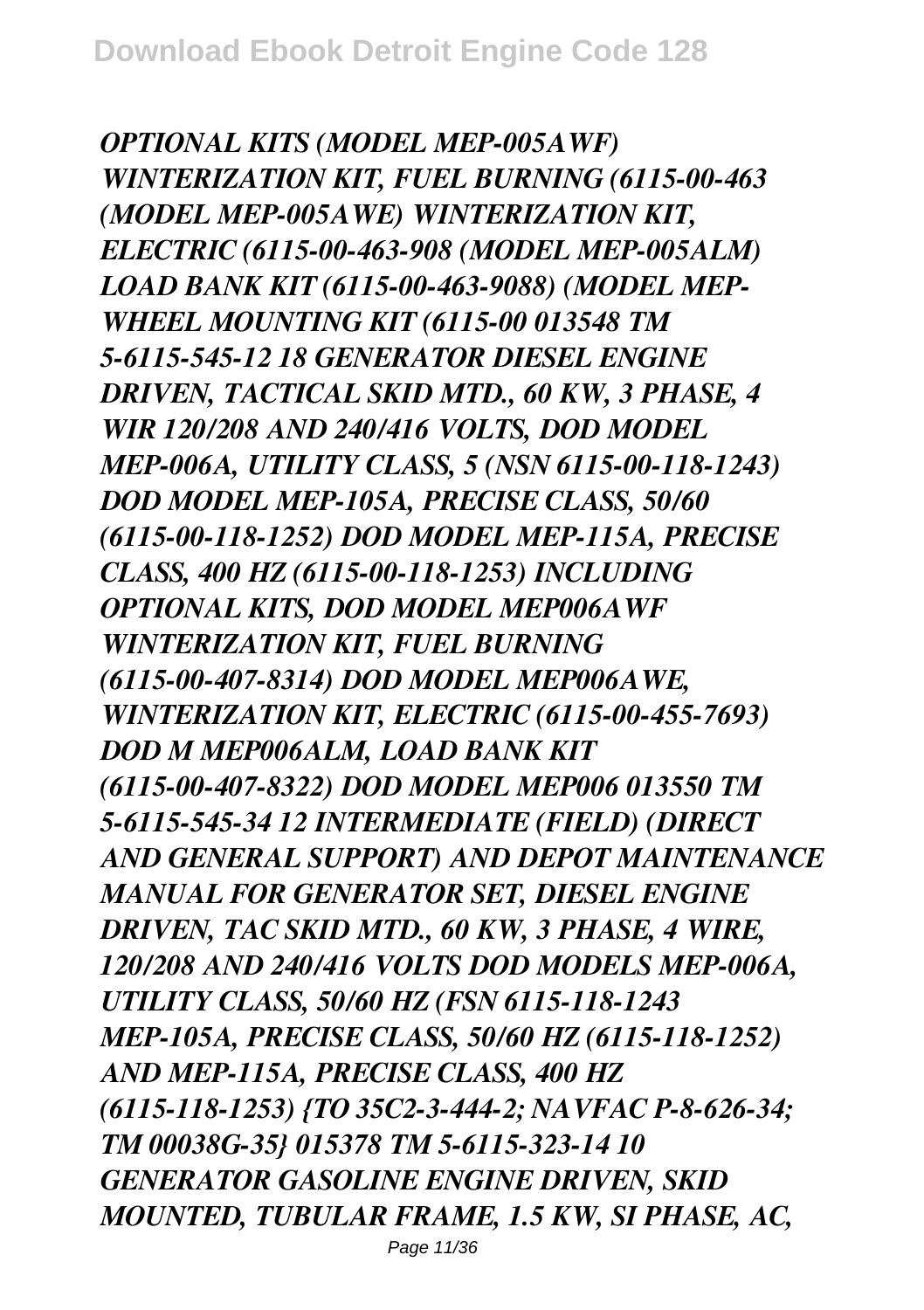*120/240 V, 28 V, DC (LESS ENGINE) (DOD MODELS MEP-01 60 HZ (NSN 6115-00-889-1446) AND (MODEL MEP-025A) 28 V DC (6115-00-017-8236) {TO 35C2-3-385-1} 015380 TM 5-6115-332-24P 3 GENERATOR GASOLINE ENGINE: AIR COOLED, 5 KW, AC, 120/240 V, SINGLE PHASE; 120/208 V, 3 PHASE, SKID MOUNTED, TUBULAR FRAME (LESS ENGINE) M DESIGN: 60 HZ (DOD MODEL MEP-017A) (NSN 6115-00-017-8240); 400 (DOD MODEL MEP-022A) (6115-00-017-8241) {TO 35C2-3-424-24} 020611 LO 5-6115-457-12 GENERATOR SET, DIESEL ENGINE DRIVEN; SKID MTD, 100 KW, 3 PHASE, 120/208 AND 240/416 V (DOD MODELS MEP-007A), UTILITY CLASS, 50/ (NSN 6115-00-133-9101); (MODEL MEP-106A) PRECISE CLASS, 50/60 H (6115-00-133-9102) AND (MODEL MEP-116A), PRECISE CLASS, 400 HZ (6115-00-133-9103) 020612 LO 5-6115-458-12 GENERATOR SET, DIESEL ENGINE DRIVEN, SKID MTD, 200 KW, 3 PHASE, 4 WIRE, 120/208/416 VOLTS, DOD MODELS MEP-009A, UTILITY CLASS, 50/60 HERTZ (NSN 6115-00-133-9104), MEP-108A, PRECISE CLASS, 50 HERTZ (6115-00-935-8729) {LO 07536A-12} 020614 LO 5-6115-465-12 GENERATOR SET, DIESEL ENGINE DRIVEN, TACTICAL, SKID MOUNTED, 30 3 PHASE, 4 WIRE, 120/206 AND 240/416 V (DOD MODEL MEP-055A), UT CLASS, 50/60 HZ (NSN 6115-00-118-1240); (MODEL MEP 104A), PRECI CLASS, 50/60 HZ (6115-00-118-1247) AND (MODEL 114A) PRECISE CLA 400 HZ (6115-00-118-1248) 025150 TM 5-6115-271-14 12 GENERATOR SET, GASOLINE ENGINE DRIVEN, S MTD, TUBULAR FRAME, 3 KW, 3 PHASE, AC, 120/208 AND 120/240 V, 2 DC (LESS ENGINE) DOD*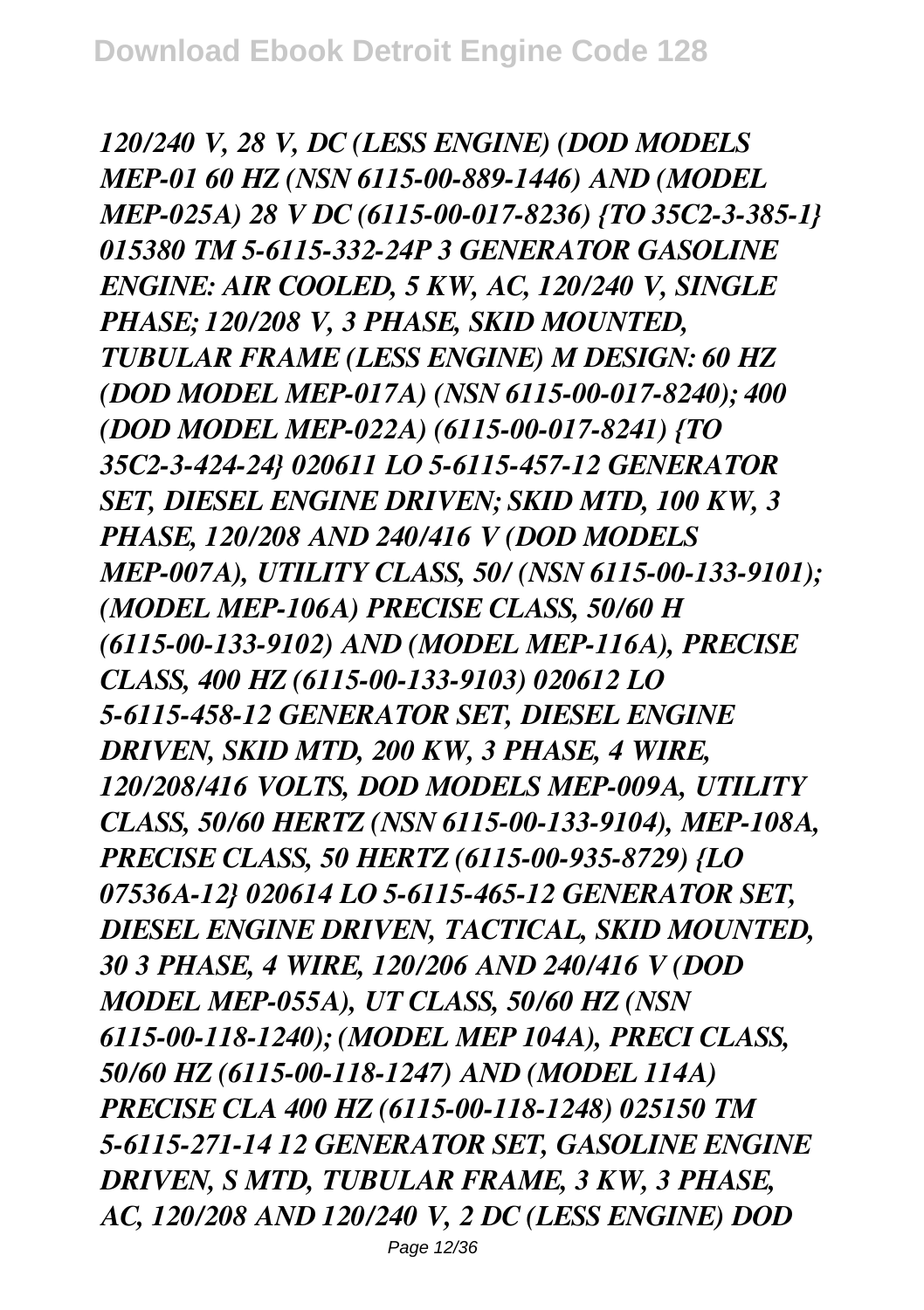*MODEL MEP-016A, 60 HZ (NSN 6115-00-017-823 MODEL MEP-016C 60 HZ (6115-00-143-3311) MODEL MEP-021A 400 HZ (6115-00-017-8238) MODEL MEP-021C 400 HZ (6115-01-175-7321) MODEL MEP-026A DC HZ (6115-00-017-8239) MODEL MEP-026C 28 V DC (6115-01-175-7320) {TO 35C2-3-386-1; TM 05926A-14; NAVFAC P-8-6 025151 TM 5-6115-271-24P 3 GENERATOR SET, GASOLINE ENGINE DRIVEN, SKID MOUNTED, TUBULA FRAME, 3 KW, 3 PHASE, AC; 120/208 AND 120/240 VOLTS, 28 VDC (LE ENGINE) (DOD MODEL MEP-016A) 60 HERTZ (NSN 6115-00-017-8237) (MEP-021A) 400 HERTZ (6115-00-017-8238) (MEP-026A) 28 VDC HERTZ (6115-00-017-8239) (MEP-016C) 60 HERTZ (6115-01-143-3311) (MEP- 400 HERTZ (6115-01-175-7321) (MEP-026C) 28 VDC HERTZ (6115-01-175-7320) {TO 35C2-3-386-4; SL-4-05926A} 032507 TM 5-6115-275-14 10 GENERATOR SET, GASOLINE ENGINE DRIVEN, SKID MOUNTED, TUBULAR FRAME, 10 KW, AC, 120/208V PHASE, AND 120/240V, SINGLE PHASE, LESS ENGINE: DOD MODELS MEP- HZ, (NSN 6115-00-889-1447) AND MEP-023A, 400 HZ (6115-00-926-08 {NAVFAC P-8-615-14; TO 35C2-3-452-1} (THIS ITEM IS INCLUDED ON EM 0086, EM 0088 & EM 0127) 032508 TM 5-6115-275-24P 5 GENERATOR, GASOLINE ENGINE DRIVEN, SKID MOUNTED, TUBULAR FRAME, 10 KW, AC, 120/208 V, 3 PHASE AND 120/240 V, SINGLE PHASE (LESS ENGINE); D MEP-018A, UTILITY CLASS, 60 HZ (NSN 6115-00-889-1447) AND MEP-0 PRECISE CLASS, 400 HZ (6115-00-926-0843) {NAVFAC P8-615-24P; TO 35C2-3-452-4} (THIS ITEM IS INCLUDED ON EM 0086,*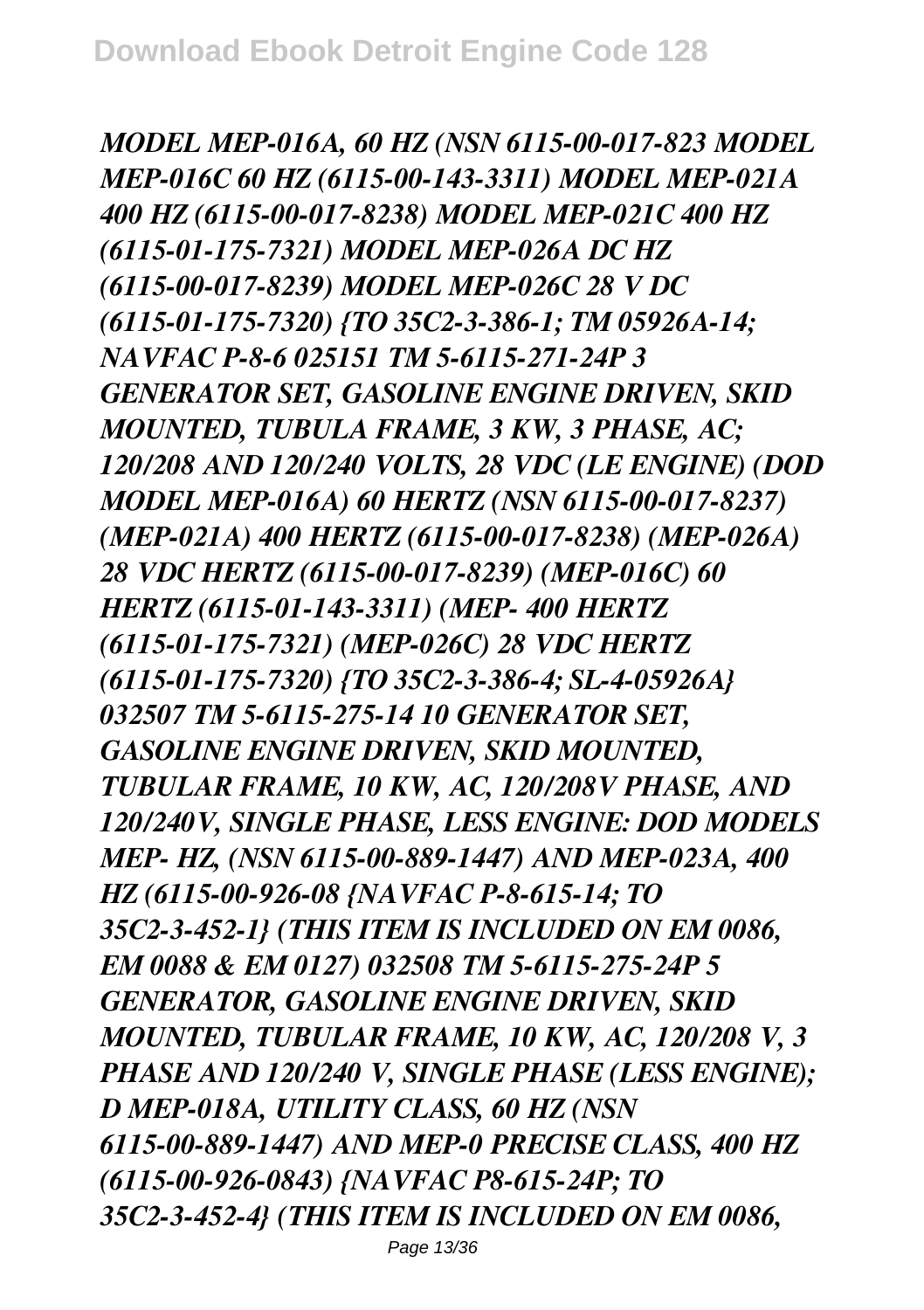*EM 0088 & EM 0127) 032551 TM 5-6115-584-12 11 GENERATOR SET, DIESEL ENGINE DRIVEN, TACTICAL SKID MTD, 5 KW, 1 PHASE, 2 WIRE; 1 PHASE, 3 WIRE; 3 PHASE, 4 WIRE, 120, 120/240 AND 120/208 V (DOD MODEL MEP-002A) UTILITY CLASS, 60 HZ (NSN 6115-00-465-1044) {NAVFAC P-8-622-12; TO 35C2-3-456-1; TM 05682C-12} 032640 TM 5-6115-585-12 12 GENERATOR SET, DIESEL ENGINE DRIVEN, TACTICAL SKID MTD, 10 KW, 1 PHASE, 2 WIRE 1 PHASE, 3 WIRE AND 3 PHASE, 4 WIRE; 120, 120/240 AND 120/208 V (DOD MODEL MEP-003A) UTILITY CLASS, 60 HZ (NSN 6115-00-465-1030 AND (MODEL MEP-112A), UTILITY CLASS, 400 HZ (6115-00-465-1027) {NAVFAC P-8-623-12; TO 35C2-3-455-1; TM-05684C/05685B-12} 032781 TM 5-6115-584-34 8 GENERATOR SET, DIESEL ENGINE DRIVEN, TAC SKID MOUNTED, 5 KW, 1 PHASE, 2 WIRE, 1 PHASE, 3 WIRE, 3 PHASE, 120, 120/240 AND 120/208 V (DOD MODEL MEP-002A), UTILITY CLASS, (NSN 6115-00-465-1044) {NAVFAC P-8-622-34; TO 35C2-3-456-2; TM 0568C-34} 032936 TM 5-6115-329-14 4 GENERATOR SET GASOLINE ENGINE DRIVEN, 0.5 KW (LESS ENGINE) (DOD MODEL MEP-014 UTILITY CLASS, 60 HZ) (NSN 6115-00-923-4469), (DOD MODEL MEP-01 UTILITY CLASS, 400 HZ (6115-00-940-7862) AND (DOD MODEL MEP-024 UTILITY CLASS, 28 VDC (6115-00-940-7867) {TO 35C2-3-440-1} 033374 TM 5-6115-332-14 10 GENERATOR SET, TAC GASOLINE ENGINE: AIR COOLED, 5 KW, AC, 120/240 V, SINGLE PHASE, V, 3 PHASE, SKID MOUNTED, TUBULAR FRAME (LESS ENGINE) (MILITARY DOD MODEL MEP-017A), UTILITY, 60 HZ (NSN 6115-00-017-8240)*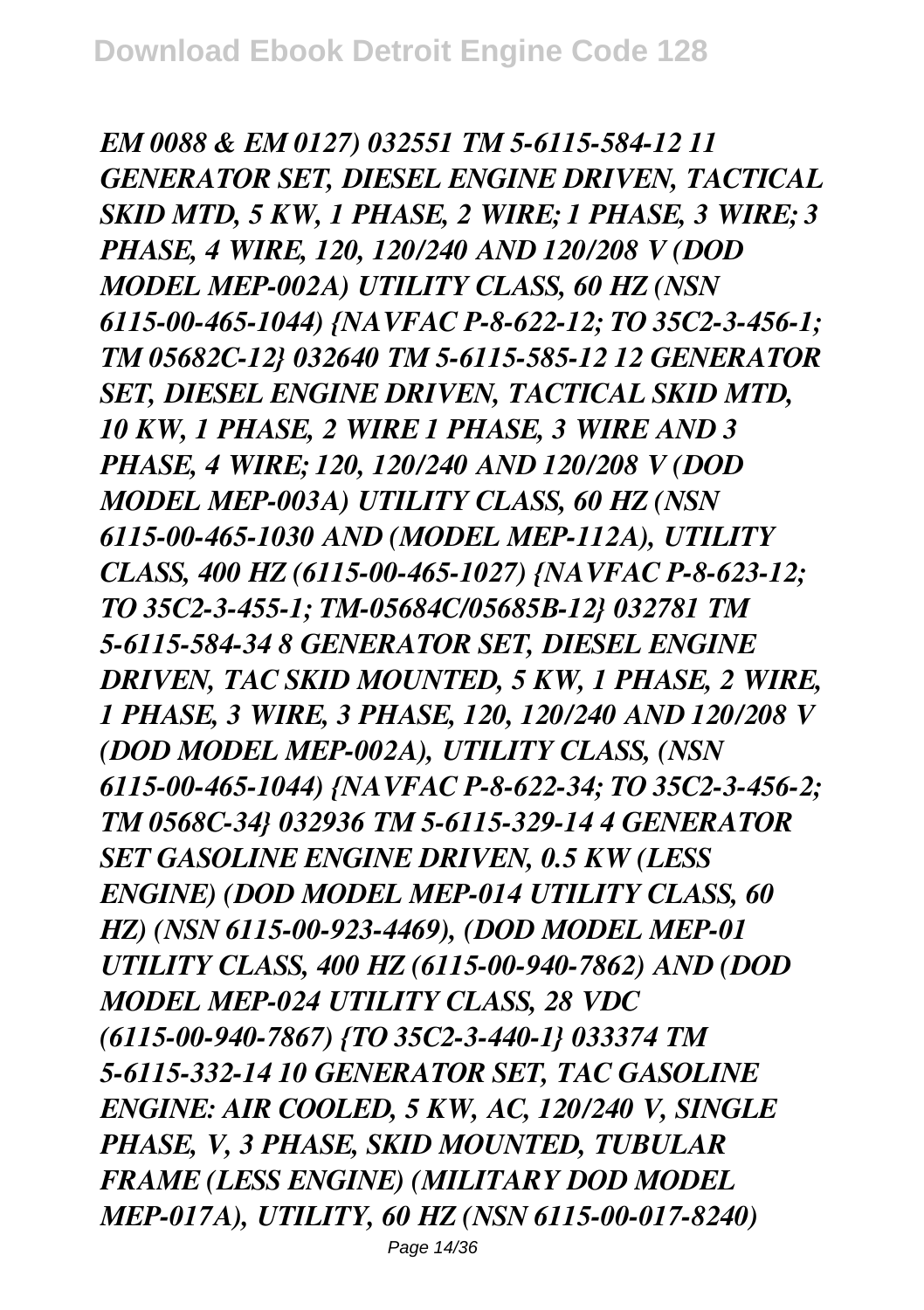*AND MODEL MEP-022A), UTILITY, 400 HZ (6115-00-017-8241) {NAVFAC P-8-614-14; TO 35C2-3-424-1} 033750 TM 5-6115-585-34 9 GENERATOR SET, DIESEL ENGINE DRIVEN, TAC SKID MOUNTED, 10 KW, 1 PHASE, 2 WIRE, 1 PHASE, 3 WIRE, 3 PHASE, 4 WIRE, 120, 120/240 AND 120/208 VOLTS (DOD MODEL MEP-003A), UT CLASS, 60 HZ (NSN 6115-00-465-1030) {NAVFAC P-8-623-12; TO 35C2-3-455-2; TM-05684C/05685B-34} 034072 TM 5-6115-585-24P 5 GENERATOR SET, DIESEL ENGINE DRIVEN, TA SKID MTD, 10 KW, 1 PHASE, 2 WIRE; 1 PHASE, 3 WIRE; 3 PHASE, 4 W 120, 120/240 AND 120/208 V (DOD MODELS 003A), UTILITY CLASS, 60 (NSN 6115-00-465-1030) AND (MODEL MEP-112A), UTILITY CLASS, 400 (6115-00-465-1027) {NAVFAC P-8-623-24P; TO 35C2-3-455-4; SL-4-05684C/06585B} 040180 TM 5-6115-584-12-HR HAND RECEIPT MANUAL COVERING END ITEM/COMPONENTS OF END ITEM (C BASIC ISSUE ITEMS (BII), AND ADDITIONAL AUTHORIZATION LIST (AAL GENERATOR SET, DIESEL ENGINE DRIVEN, TACTICAL SKID MTD, 5 KW, 1 WIRE; 1 PH, 3 WIRE; 3 PH, 4 WIRE, 120, 120/240 AND 120/208 V (D MEP-002A) UTILITY CLASS, 60 HZ (NSN 6115-00-465-1044) 040833 TM 5-6115-458-12-HR HAND RECEIPT MANUAL COVERING THE END ITEM/COMPONENTS OF END ITE BASIC ISSUE ITEMS (BII), AND ADDITIONAL AUTHORIZATION LIST (AA GENERATOR SET, DIESEL ENGINE DRIVEN, TACTICAL, SKID MOUNTED, 20 3 PHASE, 4 WIRE, 120/208 AND 240/416 V (DOD MODEL MEP-009A), UT CLASS, 50/60 HZ (NSN 6115-00-133-9104) AND (DOD*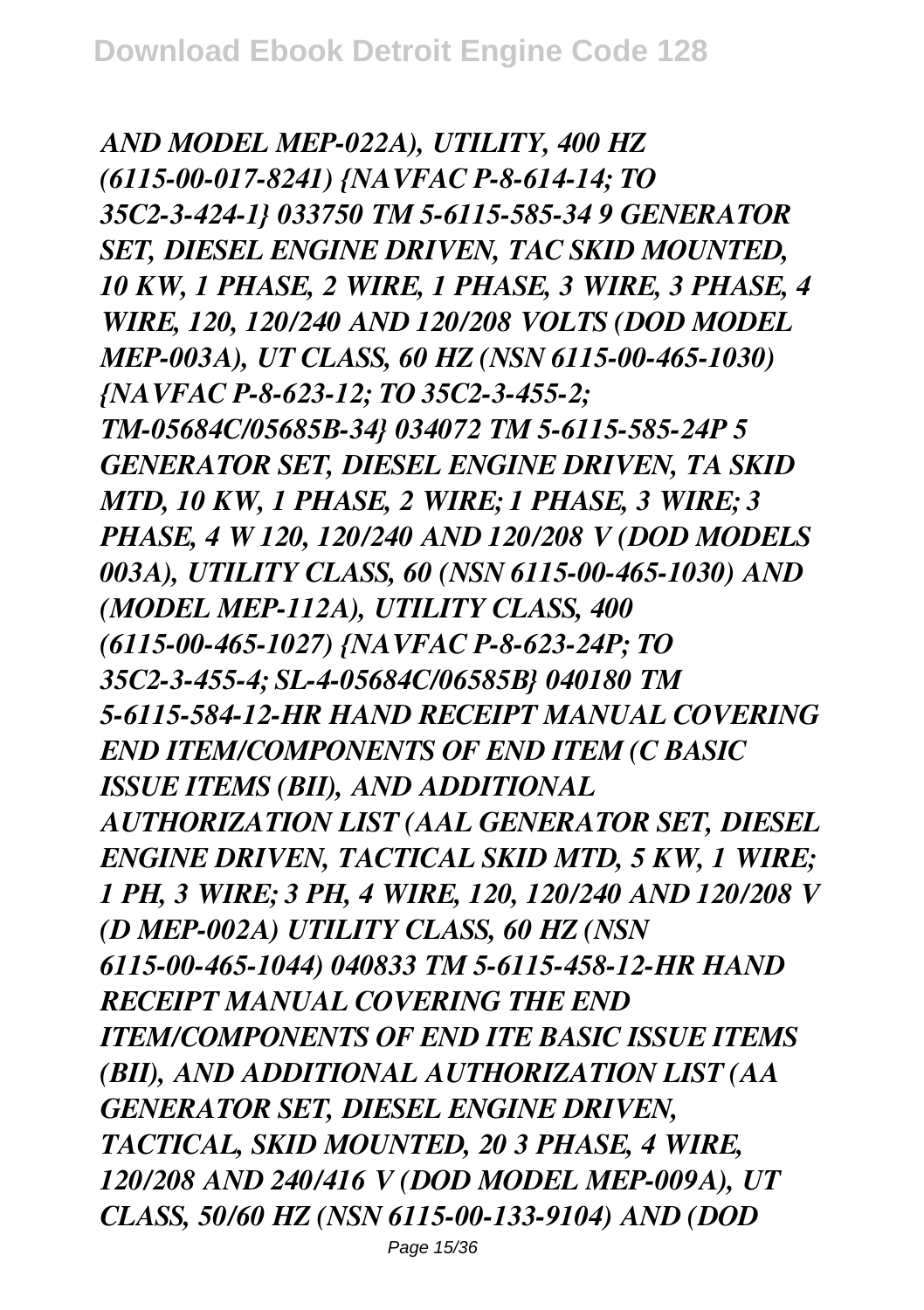*MODEL MEP-108A) PRECISE CLASS, 50/60 HZ (6115-00-935-8729) 040843 TM 5-6115-593-34 GENERATOR SET, DIESEL ENGINE DRIVEN, TAC SKID MTD, 500 KW, 3 PHASE, 4 WIRE, 120/208 AND 240/416 VOLTS DOD MODEL, MEP-029A, CLASS UTILITY, 50/60 HZ, (NSN 6115-01-030- DOD MODEL, MEP-029B, CLASS UTILITY, 50/60 HZ, (6115-01-318-6302 INCLUDING OPTIONAL KITS DOD MODEL, MEP-029AHK, HOUSING KIT, (6115-01-070-7550), DOD MODEL, MEP-029ACM, AUTOMATIC CONTROL MO (6115-01-275-7912) DOD MODEL, MEP-029ARC, REMOTE CONTROL MODULE (6110-01-070-7553) DOD MODEL, MEP-029ACC, REMOTE CONTROL CABLE, (6110-01-087-4127) {NAVFAC P-8 041070 TM 5-6115-593-12 GENERATOR SET, ENGINE DRIVEN, TACTICAL SKID MTD, 500 KW, 3 PHASE, 4 WIRE; 120/ 240/416 VOLTS DOD MODEL MEP-029A; CLASS UTILITY, HERTZ 50/60; (NSN 6115-01-030-6085); MEP-029B; UTILITY; 50/60; (6115-01-318- INCLUDING OPTIONAL KTS DOD MODELS MEP-029AHK; NOMENCLATURE HOUS (6115-01-070-7550) MEP-029ACM; AUTOMATIC CONTROL MODULE; (6115-01-275-7912); MEP-029ARC, REMOTE CONTROL MODULE, (6110-01-070-7553); MEP-029ACC, REMOTE CONTROL CABLE (6110-01-087-4127) {TO 35C2-3-463-1} 041338 LO 55-1730-229-12 POWER UNIT, AVIATION, MULTI-OUTPUT GTED ELECTRICAL, HYDRAULIC, PNEUMATIC (AGPU), WHEEL MOUNTED, SELF-PROPELLED, TOWABLE DOD MODEL-MEP-360A, CLASS-PRECISE, HERTZ-400, (NSN 1730-01-144-1897 042791 TM 5-6115-457-12-HR HAND RECEIPT MANUAL COVERING THE BASIC ISSUE ITEMS (BII) FOR GE SET,*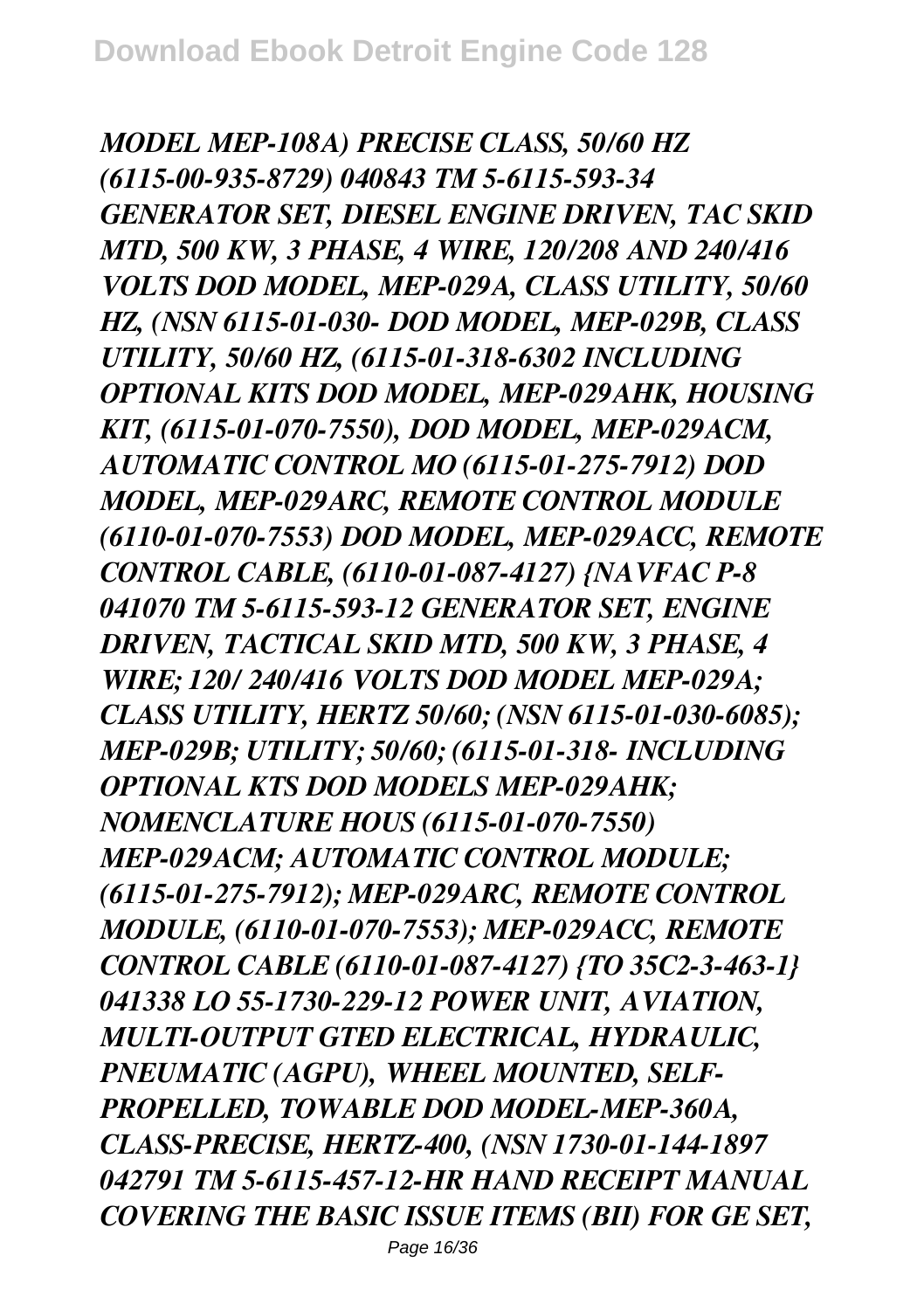*DIESEL ENGINE DRIVEN, TACTICAL, SKID MTD; 100 KW, 3 PHASE, 120/208 AND 240/416 V (DOD MODELS MEP007A), UTILITY CLASS, 50/6 (NSN 6115-00-133-9101), (MODEL MEP-106A), PRECISE CLASS, 50/60 (6115-00-133-9102) AND (MODEL MEP116A) PRECISE CLASS, 400 HZ (6115-00-133-9103) 043437 TM 5-6115-593-24P 1 GENERATOR SET, DIESEL ENGINE DRIVEN, TACTICAL SKID MOUNTED, 500 KW, 3 PHA 4 WIRE; 120/208 AND 240/416 VOLTS DOD MODEL MEP-029A UTILITY CL 50/60 HZ (NSN 6115-01-030-6085) MEP-029B UTILITY CLASS, 50/60 (6115-01-318-6302) INCLUDING OPTIONAL KITS DOD MODEL MEP-029AHK HOUSING KIT (6115-01-070-7550) MEP-029ACM AUTOMATIC CONTROL MOD (6115-01-275-7912) MEP-029ARC REMOTE CONTROL MODULE (6110-01-070-7553) MEP-029ACC REMOTE CONTROL CABLE (6110-01-087 {NAVFAC P-8-631-24P; TO 35C2-3-463-4} 044703 TM 5-6115-545-12-HR HAND RECEIPT MANUAL COVERING COMPONENTS OF END ITEM (COEI), BAS ITEMS (BII), AND ADDITIONAL AUTHORIZATION LIST (AAL) FOR GENERA DIESEL ENGINE DRIVEN, TACTICAL SKID MTD, 60 KW, 3 PHASE, 4 WIRE 120/208 AND 240/416 V (DOD MODELS MEP-006A) UTILITY CLASS, 50/6 (NSN 6115-00-118-1243), (MODEL MEP-105A) PRECISE CLASS, 50/60 H (6115-00-118-1252) AND (MODEL MEP-115A) PRECISE CLASS, 400 HZ (6115-00-118-1253) 050998 TM 5-6115-600-12 8 GENERATOR DIESEL ENGINE DRIVEN, TACTICAL SKID MTD, 100 KW, 3 PHASE, 4 WIR 120/208 AND 240/416 V (DOD MODEL MEP-007B) CLASS UTILITY, 50/60 (NSN 6115-01-036-6374) INCLUDING*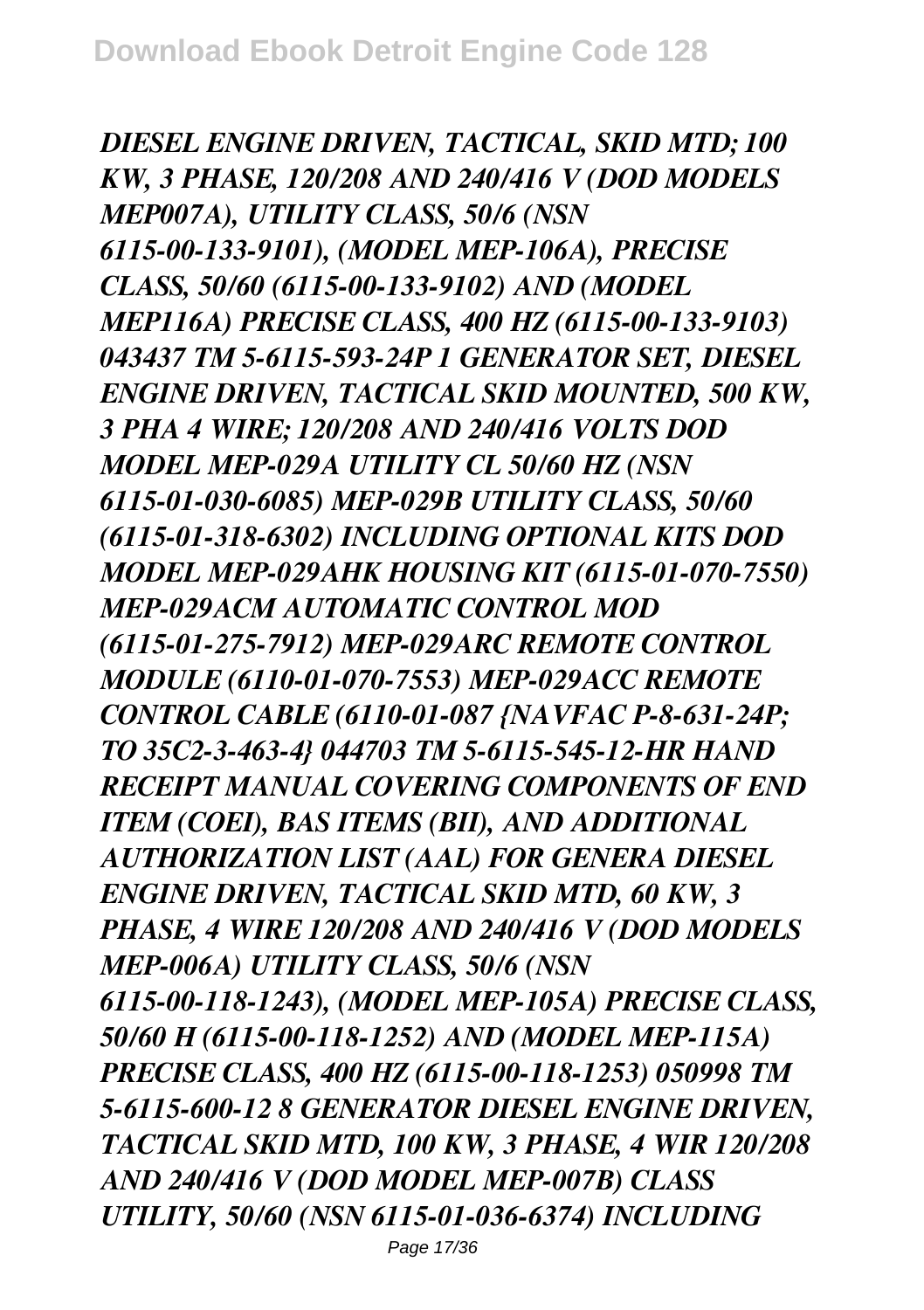*OPTIONAL KITS, DOD MODEL MEP00 WINTERIZATION KIT, FUEL BURNING AND MEP007BWE WINTERIZATION KIT ELECTRIC 051007 TM 5-6115-600-24P 4 GENERATOR SET, DIESEL ENGINE DRIVEN, 100 KW, 3 PHASE, 4 WIRE, 120/208 AND VOLTS (DOD MODEL MEP-007B), UTILITY CLASS, 50/60 HZ (NSN 6115-01-036-6374) INCLUDING OPTIONAL KITS, DOD MODEL MEP007BWF, WINTERIZATION KIT, FUEL BURNING AND MEP007BWE WINTERIZATION KIT, ELECTRIC {TO 35C2-3-442-14; NAVFAC P-8-628-24P; SL-4-07464B} 057268 LO 5-6115-600-12 GENERATOR SET, DIESEL ENGINE DRIVEN; TACTICAL, SKID MTD, 100 KW PHASE, 4 WIRE; 120/208 AND 240/416 V (DOD MODEL MEP007B), CLASS UTILITY, 50/60 HZ (NSN 6115-01-036-6374) 057513 LO 5-6115-604-12 GENERATOR SET, DIESEL ENGINE DRIVEN, AIR TRANSPORTABLE; SKID MT 750 KW, 3 PHASE, 4 WIRE; 2400/4160 AND 2200/3800 VOLTS (DOD MOD MEP208A) CLASS PRIME UTILITY, HZ 50/60 (NSN 6115-00-450-5881) {LI 6115-12/9} 060183 TM 5-6115-612-24P 6 GENERATOR SET, AVIATION, GAS TURBINE ENGINE DRIVEN, INTEGRA TRAILER MOUNTED, 10KW, 28 VOLTS MODEL MEP-362A, PRECISE, DC (NSN 6115-01-161-3992) {TM 6115-24P/1; AG-320B0-IPE-000; TO 35C2-3-471-4} 060188 TM 5-6115-612-34 4 GENERATOR SET, AVIATION, GAS TURBINE ENG DRIVEN, INTEGRAL TRAILER MOUNTED 10KW 28 VOLTS DOD MODEL MEP 36 PRECISE, DC, (NSN 6115-01-161-3992) {AG-320BO-MME-OOO; TM 6115- TO 35C2-3-471-2} 060645 LO 5-6115-612-12 AVIATION GENERATOR SET, GAS*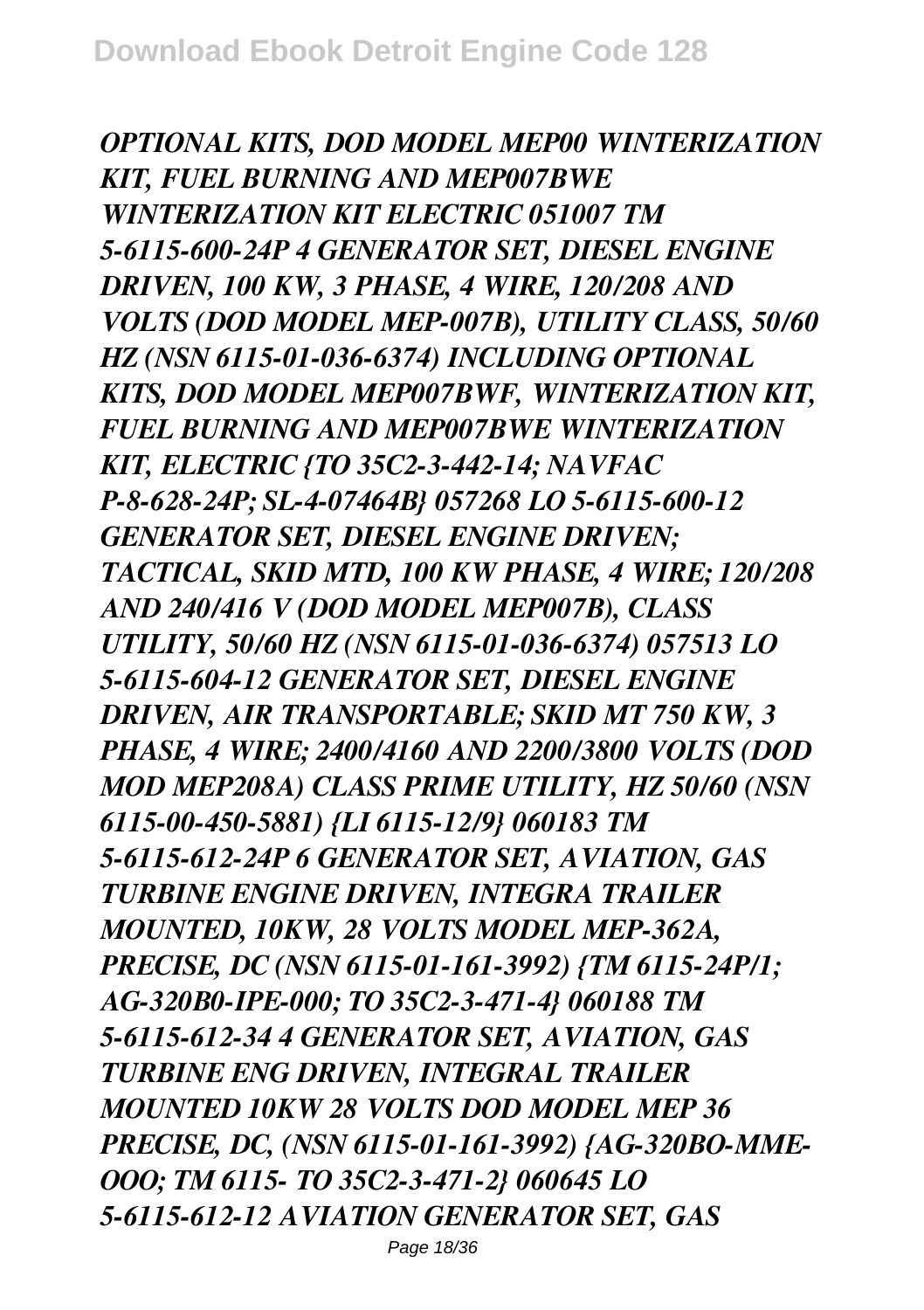*TURBINE, ENGINE DRIVEN, INTEGRAL TR MOUNTED, 10KW, 28 VOLTS DC DOD MODEL MEP 362A CLASS PRECISE (NSN 6115-01-161-3992) 060921 TM 55-1730-229-34 5 POWER UNIT, AVIATION, MULTI-OUTPUT GTED, ELECTRICAL, HYDRAULIC, PNEUMATIC (AGPU) WHEEL MOUNTED, SELF-PROPELLED, TOWA AC 400HZ, 3PH, 0.8 PF, 115/200V, 30 KW, DC 28VDC 700 AMPS, PNEUMATIC, 60 LBS/MIN. AT 40 PSIG, HYDRAULIC, 15 GPM AT 3300 PS DOD MODEL MEP-360A, CLASS PRECISE, 400 HERTZ, (NSN 1730-01-144- {AG 320A0-MME-000; TO 35C2-3-473-2; TM 1730-34/1} 060922 TM 55-1730-229-12 8 POWER UNIT, AVIATION, MULTI-OUTPUT GTED ELECTRICAL, HYDRAULIC, PNEUMATIC (AGPU) WHEEL MOUNTED, SELF-PROPELLED, TOWABLE, AC 400HZ, 3PH, 0.8 PF, 115/200V, 30 KW, DC 28 VDC 700 AMPS, PNEUMATIC 60 LBS/M AT 40 PSIG, HYDRAULIC 15 GPM AT 3300 PSIG, DOD MODEL MEP-360A, CLASS PRECISE, HERTZ 400, (NSN 1730-01-144-1897) {AG 320A0-OMM-OOO; TO 35C2-3-473-1; TM 1730-12/1} 061758 LO 5-6115-614-12 GENERATOR SET, DIESEL ENGINE DRIVEN, TACTICAL SKID MTD. 200 KW, 3 PHASE, 4 WIRE, 120/208 AND 240/416 VOLTS MODEL MEP009B, UTILI 50/60 HERTZ, (NSN 6115-01-021-4096) 061772 LO 5-6115-622-12 GENERATOR SET, DIESEL ENGINE-DRIVEN, WHEEL MOUNTED 750-KW, 3-PH 4-WIRE, 2200/3800 AND 2400/4160 VOLTS CUMMINS ENGINE COMPANY IN MODEL KTA-2300G-2 DOD MODEL MEP-012A; CLASS UTILITY; HERTZ 062762 LO 5-6115-615-12 GENERATOR SET, DIESEL ENGINE DRIVEN, TACTICAL SKID MOUNTED, 3 K MODEL 016B; CLASS UTILITY MODE*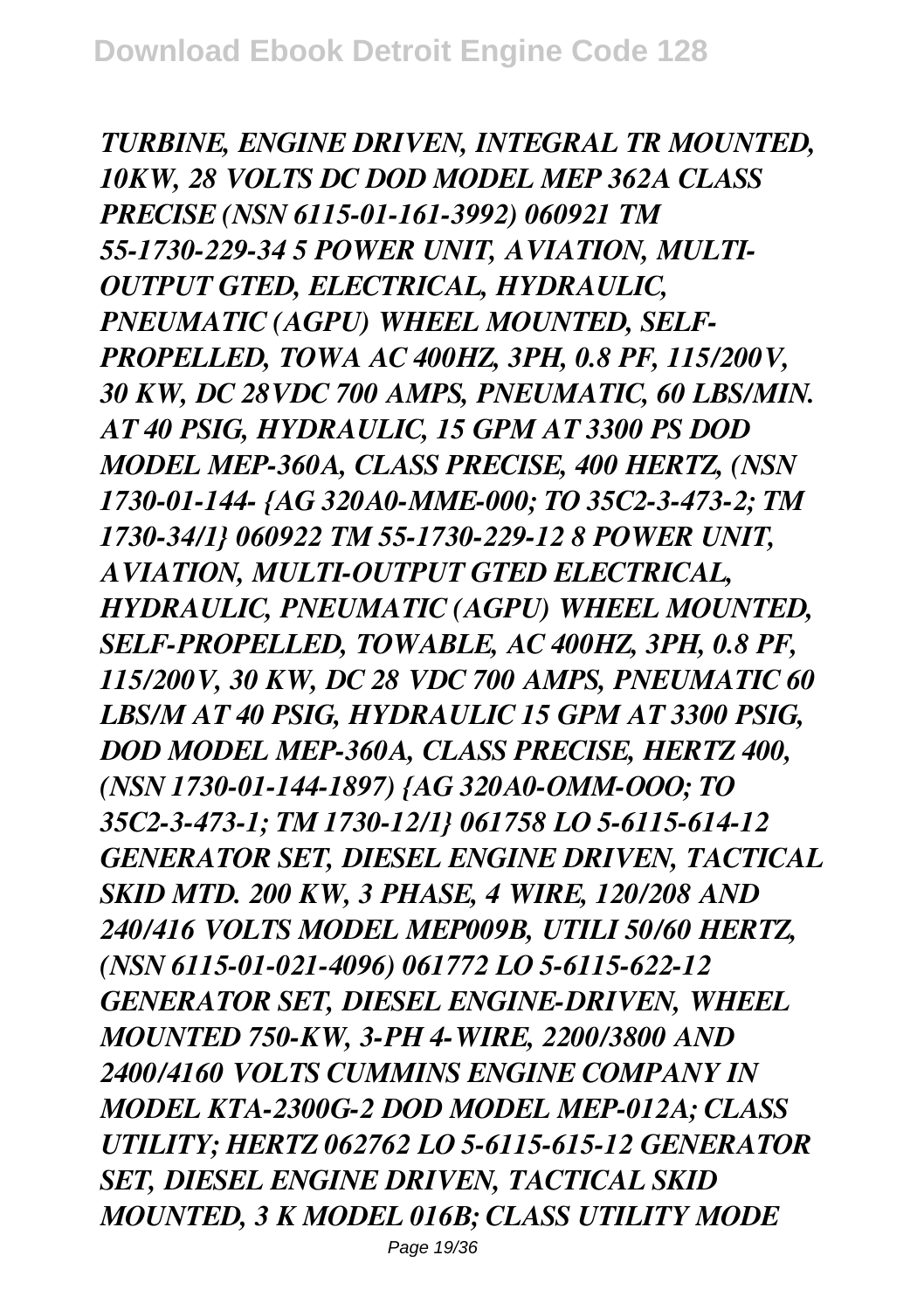*50/60 HZ (NSN 6115-01-150-4140); DOD MODEL MEP-021B; CLASS UTILITY; MODE 400 HZ (6115-01-151-812 DOD MODEL MEP-026B; CLASS UTILITY; MODE 28 VDC (6115-01-150-036 {LI 05926B/06509B-12/5; P-8-646-LO} 064310 TM 5-6115-626-14&P 2 POWER UNIT PU-406B/M (NSN 6115-00-394-9576) MEP-005A 30 KW 60 HZ GENERATOR SET M200A1 2-WHEEL4-TIRE, MODIFIED TRAILER 064390 TM 5-6115-632-14&P 5 POWER UNIT PU-753/M (NSN 6115-00-033-1 MEP-003A 10 KW 60 HZ GENERATOR SET M116A2 2-WHEEL, 2-TIRE, MODI TRAILER 064392 TM 5-6115-629-14&P 3 POWER PLANT AN/AMJQ-12A (NSN 6115-00-257-1602) (2) MEP-006A 60HZ, GENERATOR SETS (2) M200A1 2-WHEEL, 4-TIRE, MODIFIED TRAIL 064443 TM 5-6115-625-14&P 2 POWER UNIT PU-405A/M (NSN 6115-00-394-9577) MEP-004A 15 KW 60 HZ GENERATOR SET M200A1 2-WHEEL, 4-TIRE, MODIFIED TRAILER (THIS ITEM IS INCLUDED ON EM 0086 & EM 0087) 064445 TM 5-6115-633-14&P 4 POWER PLANT AN/MJQ-18 (NSN 6115-00-033-1398) (2) MEP-003A 1 60 HZ GENERATOR SETS M103A3 2-WHEEL 1 1/2 TON MODIFIED TRAILER 064446 TM 5-6115-628-14&P 4 POWER PLANT AN/MJQ-15 (NSN 6115-00-400-7591) (2) MEP-113A 1 400 HZ GENERATOR SETS, (2) M200A1 2-WHEEL, 4-TIRE, MODIFIED TRA (THIS ITEM IS INCLUDED ON EM 0086) 064542 TM 5-6115-631-14&P 4 POWER PLANT AN/MJQ-16 (NSN 61 15-00-033-1395) (2) MEP-002A 5 KW 60 HZ GENERATOR SETS M103A3 2-WHEEL, 2-TIRE, MODIFIED TRAI 065071 TM 55-1730-229-24P 6 POWER AVIATION, MULTI-OUTPUT GTED ELECTRICAL, HYDAULIC,*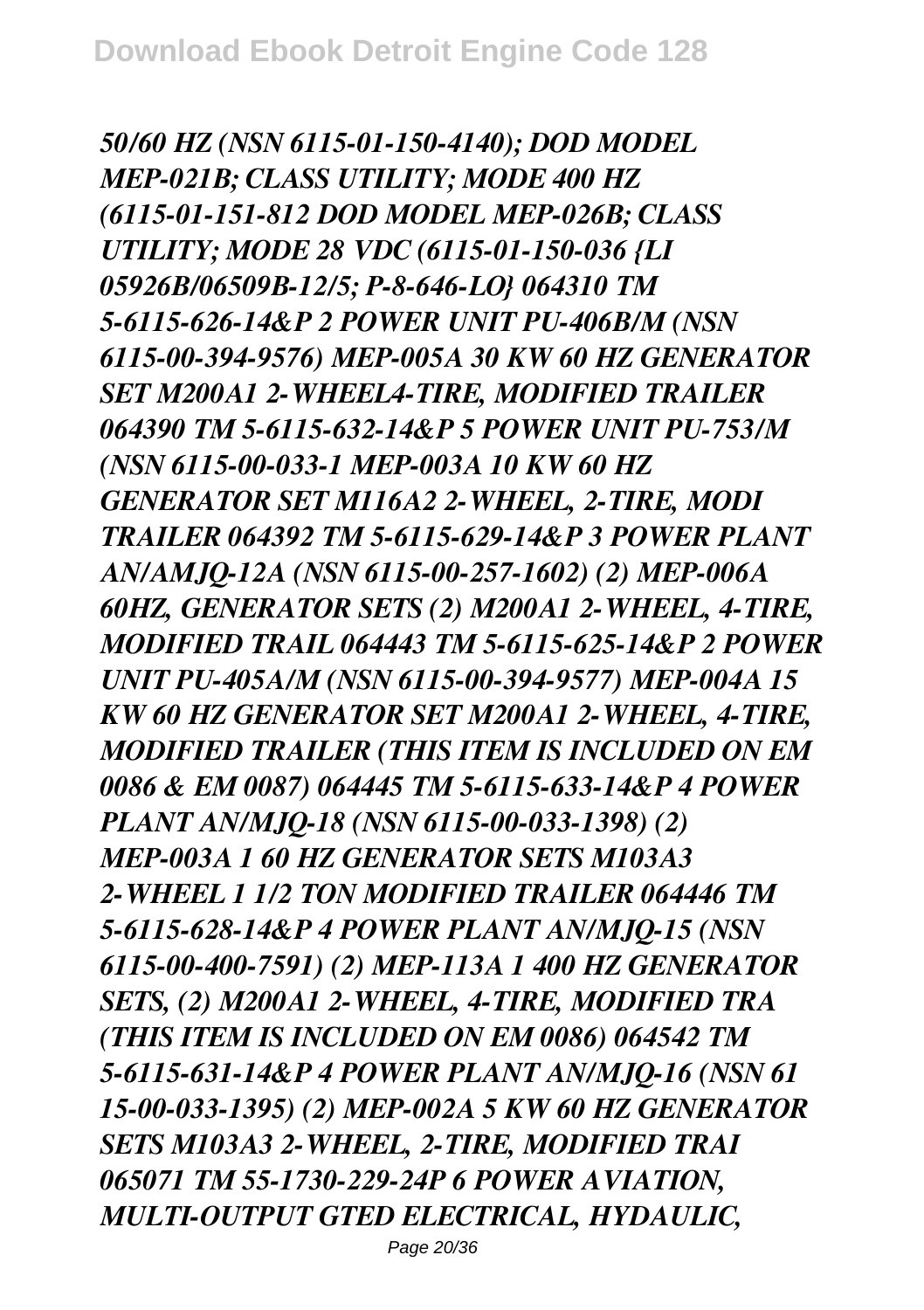*PNEUMATIC (AG WHEEL MOUNTED, SELF-PROPELLED, TOWABLE AC 400 HZ, 3 PH, 0.8 PF, 115/200V, 30 KW DC 28 VDC 700 AMPS PNEUMATIC 60 LBS/MIN. AT 40 HYDRAULIC 15 GPM AT 3300 PSIG DOD MODEL MEP-360A, CLASS PRECISE 400 HERTZ (NSN 1730-01-144-1897) {TO 35C2-3-473-4; TM 1730-24P/ AG 320A0-IPB-000} 065603 TB 5-6115-593-24 WARRANTY PROGRAM FOR GENERATOR SET DOD MODEL MEP-029A HOUSING K DOD MODEL MEP-029AHK 066727 TM 5-6115-640-14&P 2 POWER AN/MJQ-32 (NSN 6115-01-280-2300) AN/MJQ-33 (6115-01-280-2301) ( MEP-701A 3KW 60 HZ ACOUSTIC SUPPRESSION KIT GENERATOR SETS M116 2-WHEEL, 2-TIRE, 3/4-TON MODIFIED TRAILERS 066808 TM 5-6115-627-14&P 2 POWER PLANT AN/MJQ-10A (NSN 6115-00-394-9582); (2) MEP-005A 30 KW 60 HZ GEN SETS; (2) M200A1 2-WHEEL, 4 TIRE MODIFIED TRAILERS 066809 TM 5-6115-630-14&P 4 POWER UNIT, PU-751/M (NSN 6115-00-033-1373) MEP-002A, 5 KW, 60 HZ GENERATOR SET M116A1 2-WHEEL, 2-TIRE, MODIFIED TRAILER 066824 TM 5-6115-465-10-HR 1 HAND RECEIPT MANUAL COVERING END ITEM/COMPONENTS OF END ITEM (C BASIC ISSUE ITEMS, (BII) AND ADDITIONAL AUTHORIZATION LIST (AAL GENERATOR SET, DIESEL ENGINE DRIVEN, TACTICAL SKID MOUNTED, 30K 4 WIRE, 120/208 AND 240/416 VOLTS - MEP-005A, UTILITY, 50/60 HE (NSN 6115-00-118-1240); MEP-104A, PRECISE, 50/60 HERTZ, (6115-00-118-1247): MEP-114A, PRECISE, 400 HERTZ, (6115-00-118- INCLUDING AUXILIARY EQUIPMENT MEP-005AWF WINTERIZATION KIT, FUE BURNING*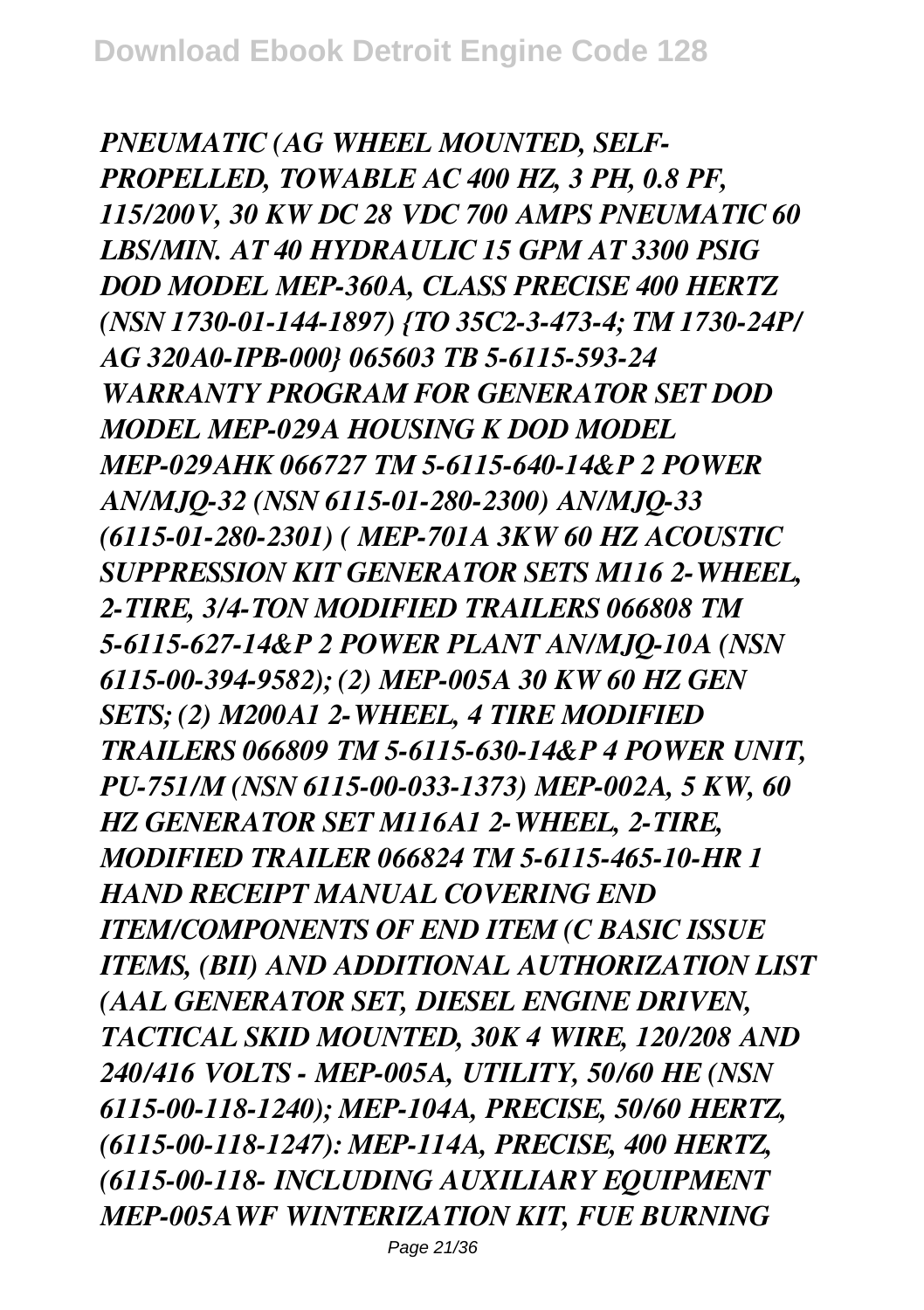*(6115-00-463-9083); MEP-005AWE, WINTERIZATION KIT, ELEC (6115-00 067310 TM 9-6115-650-14&P 1 POWER PLAN AN/MJQ-25 (NSN 6115-01-153-7742) (2) MEP-112A 10 KW 400 HZ GENE SETS M103A3 2-WHEEL, 2-TIRE, MODIFIED TRAILER 067311 TM 9-6115-653-14&P 2 POWER UNIT PU-732/M (NSN 6115-00-260-3082) MEP-113A 15 KW 400 HZ GENERATOR SET M200 2-WHEEL, 4-TIRE, MODIFIED TRAILER 067544 TM 9-6115-652-14&P 1 POWER UNIT PU-760/M (NSN 6115-00-394-9581) MEP-114A 30 KW 400 HZ GENERATOR M200A1 2-WHEEL, 4-TIRE, MODIFIED TRAILER 067632 TM 9-6115-648-14&P POWER UNIT PU-650B/G (NSN 6115-00-258-1622) MEP-006A 60 KW 60 HZ GENERATOR M200A1 2-WHEEL, 4-TIRE, MODIFIED TRAILER 067744 TM 9-6115-646-14&P 1 POWER UNIT PU-495A/G, (NSN 6115-00-394-9575) AND PU-495B/G, (6115-01-134-0 MEP-007A 100 KW, 60 HZ OR MEP-007B, 100 KW, 60 HZ GENERATOR SET M353-2-WHEEL, 2-TIRE MODIFIED TRAILER 067746 TM 9-6115-651-14&P POWER UNIT 707A/M (NSN 6115-00-394-9573) MEP-115A, 60 KW, 400 HZ GENERATOR M200A1, 2-WHEEL, 4-TIRE, MODIFIED TRAILER 067879 TM 9-6115-647-14&P 1 POWER UNIT PU-789/M (NSN 6115-01-208-9827) MEP-114A, 30 KW 400 HZ GENERATOR SET M353 2-WHEEL, 2-TIRE, MODIFIED TRAILER 069601 TM 9-6115-464-10-HR HAND RECEIPT MANUAL COVERING THE END ITEMS/COMPONENTS OF END IT (COEI), BASIC ISSUE ITEMS (BII), AND ADDITIONAL AUTHORIZATION L (AAL) FOR GENERATOR SET, DIESEL ENGINE DRIVEN, TACTICAL SKID MO 15 KW, 3 PHASE, 4 WIRE,*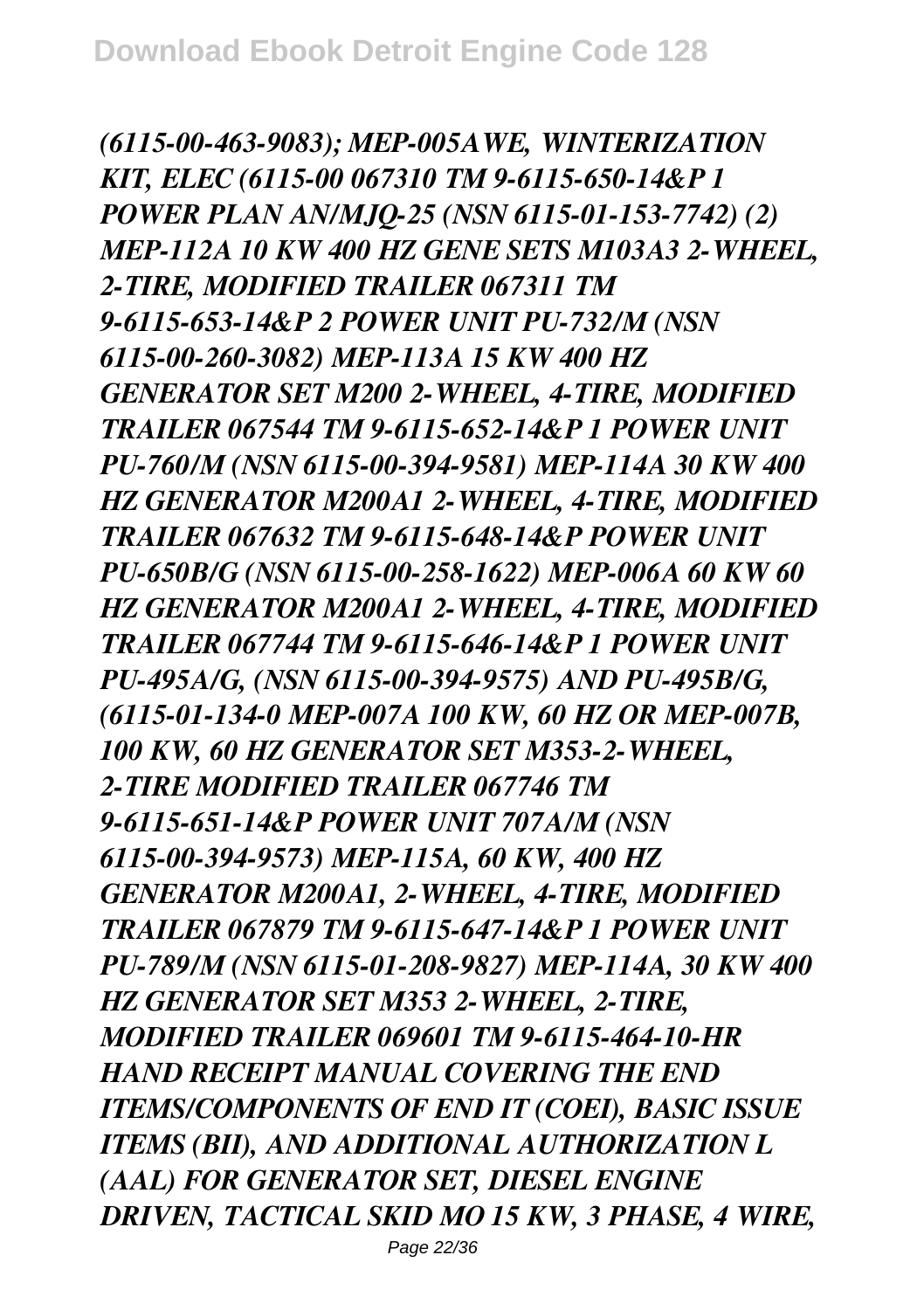*120/208 AND 240/416 VOLTS DOD MODEL MEP UTILITY CLASS, 50/60 HERTZ (NSN 6115-00-118-1241) DOD MODEL MEP PRECISE CLASS, 50/60 HERTZ (6115-00-118-1245) DOD MODEL MEP-113 PRECISE CLASS, 400 HERTZ (6115-00-118-1244) 069602 LO 9-6115-464-12 GENERATOR SET, DIESEL ENGINE DRIVEN, TACTICAL, SKID MTD, 15KW, 4 WIRE, 120/208 AND 240/416 VOLTS (DOD MODEL MEP 004A) (NSN 6115-00-118-1241); (DOD MODEL MEP 104A) (6115-00-118-1245) (DOD MODEL MEP-113A) (6115-00-118-1244) 069954 TM 9-6115-465-24P 2 GENERATOR SET, DIESEL ENGINE DRIVE TACTICAL SKID MTD. 30KW, 3 PHASE, 4 WIRE, 120/208 AND 240/416 V MODELS; MEP-005A, UTILITY, 50/60 HZ, (NSN 6115-00-118-1240), MEP-104A PRECISE, 50/60 HZ, (6115-00-118-1247), MEP-114A, PRECISE, 400 H (6115-00-118-1248), INCLUDING OPTIONAL KITS, DOD MODELS; MEP-00 WINTERIZATION KIT, FUEL BURNING, (6115-00-463-9083), MEP-005-AW WINTERIZATION KIT, ELECTRIC, (6115-00-463-9085), MEP-002-ALM, L BANK KIT, (6115-00-463-9088), MEP-005-AWM, WHEEL MOUNTING KIT, (6115-00-463-9094) {TO-35C2-3- 070096 TM 9-6115-464-24P 1 GENERATOR S DIESEL ENGINE DRIVEN, TACTICAL SKID MTD., 15KW, 3 PHASE, 4 WIRE 120/208 AND 240/416 VOLTS (DOD MODEL MEP-004A) UTILITY CLASS 50/60 HERTZ (NSN 6115-00-118-1241) (DOD MODEL MEP-103A) PRECISE CLASS 50/60 HERTZ (6115-00-118-1245) (DOD MODEL MEP-113A) PRECI CLASS 400 HERTZ (6115-00-118-1244) INCLUDING OPTIONAL KITS (DOD MODEL*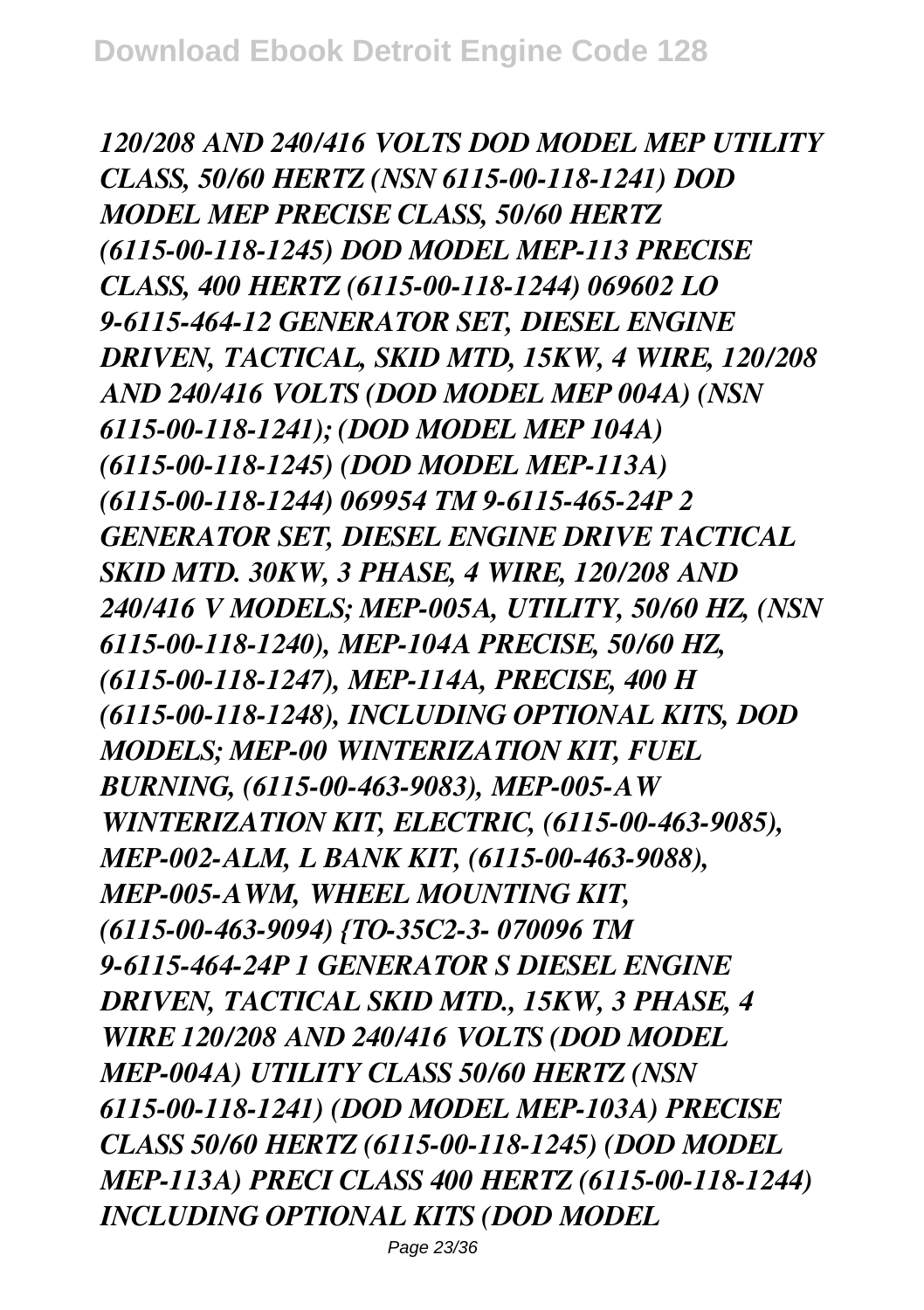*MEP-005-AWF) WINTERIZATION KIT, FUEL BURNING (6115-00-463 (DOD MODEL MEP-005-AWE) WINTERIZATION KIT, ELECTRIC (6615-00-46 (DOD MODEL MEP-004-ALM) LOAD BANK KIT (6115-00-191-9201 071025 TM 9-6115-641-10 2 GENERATOR SET SKID MOUNTED, TACTICAL QUIET 5 KW, 60 AND 400 HZ MEP-802A (60 HZ) (NSN 6115-01-274-7387) MEP-812A (400 HZ) (6115-01-274-7391) {TO 35C2-3-456-11} 071026 TM 9-6115-642-10 2 GENERATOR SET SKID MOUNTED, TACTICAL QUIE 10 KW, 60 AND 400 HZ MEP-803A (60 HZ) (NSN 6115-01-275-5061) MEP-813A (400 HZ) (6115-01-274-7392) {TO 35C2-3-455-11; TM 09247A/09248A-10/1} 071028 TM 9-6115-643-10 3 GENERATOR SET, SKID MOUNTED, TACTICAL QUI 15 KW, 50/60 AND 400 HZ MEP-804A (50/60 HZ) (NSN 6115-01-274-73 MEP-814A (400 HZ) (6115-01-274-7393) {TO 35C2-3-445-21} 071029 TM 9-6115-644-10 2 GENERATOR SET, SKID MOUNTED, TACTICAL QUIET 30 KW, 50/60 AND 400 HZ MEP-805A (50/60 HZ), (NSN 6115-01-274-7389) MEP-815A (400 HZ), (6115-01-274-7394) {TO 35C2-3-446-11; TM 09249A/09246A-10/1} 071030 TM 9-6115-645-10 2 GENERATOR SET, SKID MOUNTED, TACTICAL QUIET 60 KW, 50/60 AND 400 HZ MEP-806A (50/60 HZ), (NSN 6115-01-274-7390) MEP-816A (400 HZ), (6115-01-274-7395) {TO 35C2-3-444-11; TM 09244A/09245A-10/1} 071031 LO 9-6115-641-12 GENERATOR SET, SKID MOUNTED, TACTICAL QUIET 5 KW, 60 AND 400 HZ MEP-802A TACTICAL QUIET 60 HZ (NSN 6115-01-274-7387) MEP-812A TACTICAL QUIET 400 HZ (6115-01-274-7391) 071032 LO 9-6115-642-12*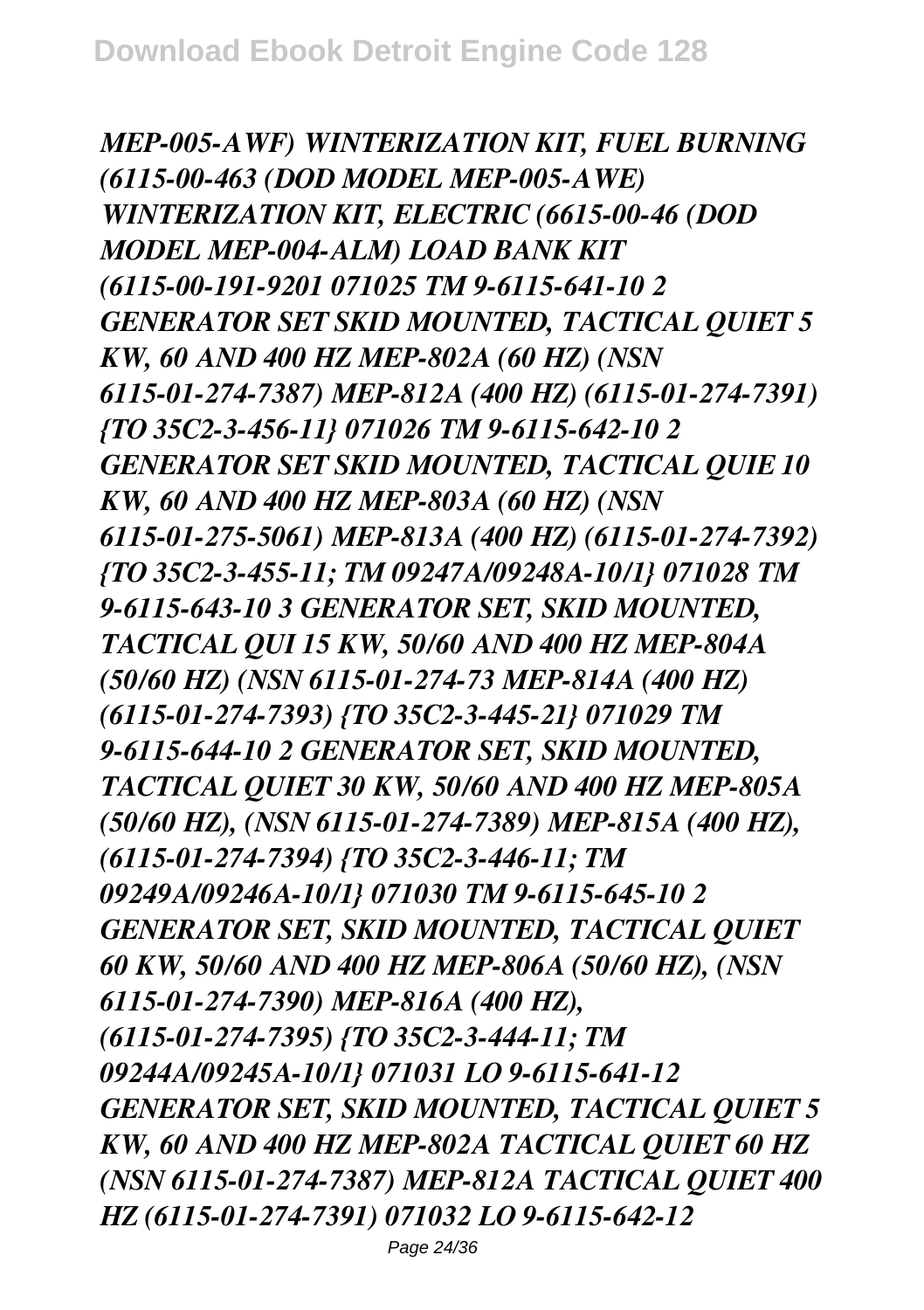*GENERATOR SET, SKID MOUNTED, TACTICAL QUIET 10 KW, 60 AND 400 H MEP-803A TACTICAL QUIET 60 HZ (NSN 6115-01-275-5061) MEP-813A TACTICAL QUIET 400 HZ (6115-01-274-7392) 071033 LO 9-6115-643-12 GENERATOR SET, SKID MOUNTED, TACTICAL QUIET 15 KW, 50/60/400 HZ MEP-804A TACTICAL QUIET 50/60 HZ (NSN 6115-01-274-7388) MEP-814 TACTICAL QUIET 400 HZ (6115-01-274-7393) 071034 LO 9-6115-644-12 GENERATOR SET, SKID MOUNTED, TACTICAL QUIET 30 KW, 50/60 AND 40 MEP-805A TACTICAL QUIET 50/60 HZ (NSN 6115-01-274-7389) MEP-815 TACTICAL QUIET 400 HZ (6115-01-274-7394) {LI 09249A/09246A-12} 071035 LO 9-6115-645-12 GENERATOR SET, SKID MOUNTED, TACTICAL QUIET 60 KW, 50/60 AND 40 MEP-806A TACTICAL QUIET 50/60 HZ (NSN 6115-01-274-7390) MEP-816 TACTICAL QUIET 400 HZ (6115-01-274-7395) {LI 09244A/09245A-12} 071036 TB 9-6115-641-24 WARRANTY PROGRAM FOR GENERATOR SET, TACTICAL QUIET 5 KW, 60 AND 400 HZ MEP-802A AND MEP-812A 071037 TB 9-6115-642-24 WARRANTY PROGRAM FOR GENERATOR SET, TACTICAL QUIET 10 KW, 60 AND 400 HZ MEP-803A AND MEP-813A {SI 09247A/09248A-24} 071038 TB 9-6115-643-24 WARRANTY PROGRAM FOR GENERATOR SET, TACTICAL QUIET 15 KW, 50/60 AND 400 HZ MEP-804A AND MEP-814A 071039 TB 9-6115-644-24 WARRANTY PROGRAM FOR GENERATOR SET, TACTICAL QUIET 30 KW, 50/60 AND 400 HZ MEP-805A AND MEP-815A {SI 09249A/09246A-24} 071040 TB 9-6115-645-24 WARRANTY PROGRAM FOR GENERATOR SET, TACTICAL QUIET 60 KW, 50/60 AND 400 HZ MEP-806A AND MEP-816A {SI*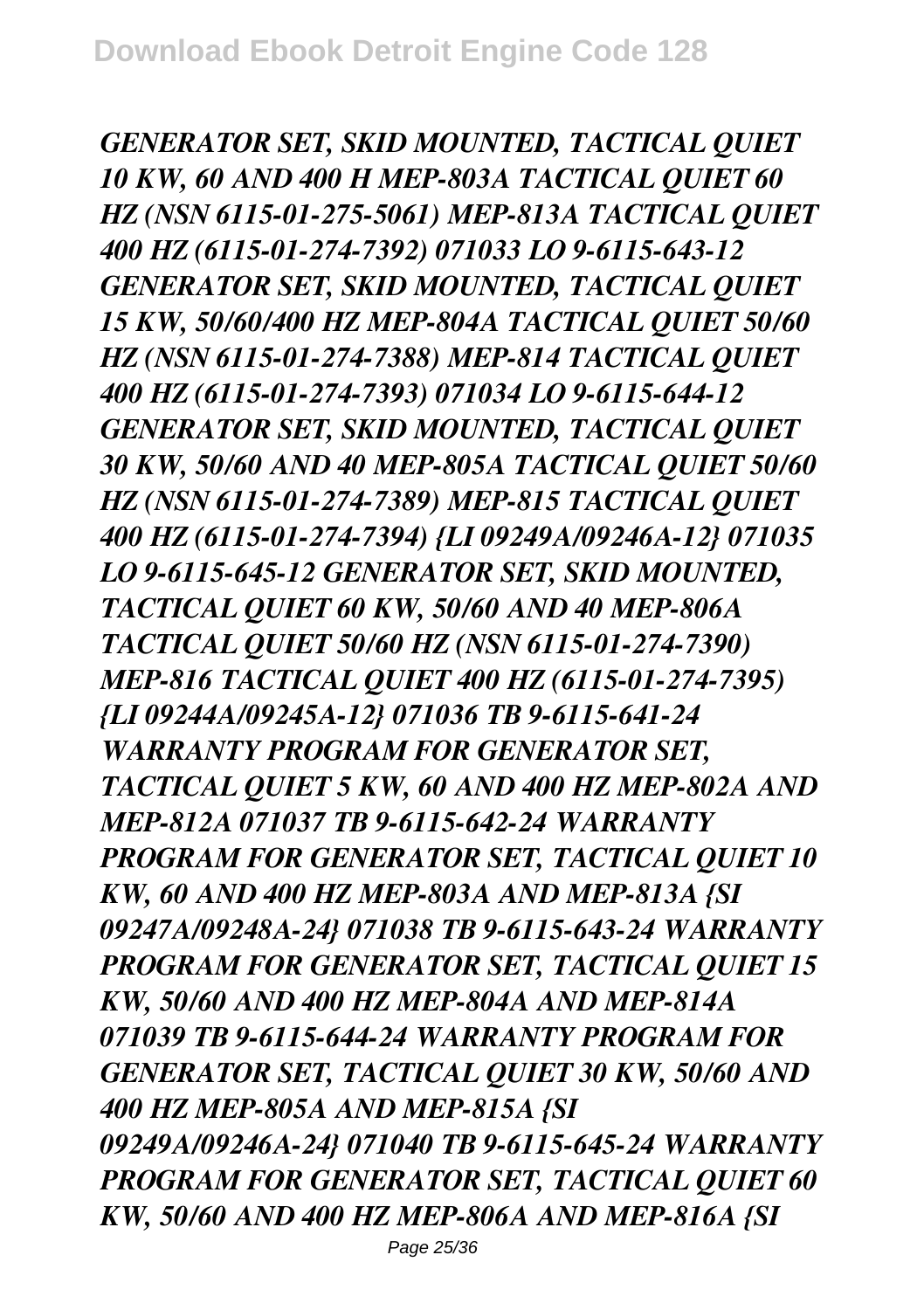*09244A/09245A-24} 071541 TM 9-6115-464-12 2 GENERATOR SET, DIESEL ENGINE DRIVEN, TACTICAL SKID MTD, 15 KW, 3 PHASE, 4 WIRE, 120/2 AND 240/416 VOLTS DOD MODEL MED-004A UTILITY CLASS 50/60 HERTZ (NSN 6115-00-118-1241) DOD MODEL MEP-103A PRECISE CLASS 50/60 HERTZ (6115-00-118-1245) DOD MODEL MEP-113A PRECISE CLASS 400 HERTZ (6115-00-118-1244) INCLUDING OPTIONAL KITS DOD MODEL MEP-005-AWF WINTERIZATION KIT, FUEL BURNING (6115-00-463-9083) DOD MODEL MEP-005-AWE WINTERIZATION KIT, ELECTRIC (6115-00-463-9085) DOD MODEL MEP-004-ALM LOAD BANK KIT (6115-00-291 071604 TM 9-6115-645-24P GENERATOR SET, TACTICAL QUIET 60KW, 50/60/400 HZ (NSN 6115-01-274-7390) (MEP-806A) (6115-01-274-7395) (MEP-816A) {TO 35C2-3-444-14; TM 09244A/09245A-24P/3} 071605 TM 9-6115-642-24P GENERATOR SET, TACTICAL QUIET 10 KW, 60/400 HZ (NSN 6115-01-275-5061) (MEP-803A) (6115-01-274-7392) (MEP-813A) {TO 35C2-3-455-14; TM 09247A/09248A-24P/3} 071610 TM 9-6115-643-24P GENERATOR SET, TACTICAL QUIET 15KW, 50/60 - 400 HZ (NSN 6115-01-274-7388) (MEP-804A) (6115-01-274-7393) (MEP-814A) {TO 35C2-3-445-24} 071611 TM 9-6115-644-24P GENERATOR SET, TACTICAL QUIET 30KW, 50/60-400 HZ (NSN 6115-01-274-7389) (MEP-805A) (6115-01-274-7394) (MEP-815A) {TO 35C2-3-446-14; TM 09249A/09246A-24P/3} 071613 TM 9-6115-641-24P GENERATOR SET, TACTICAL QUIET 5 KW, 60/400 HZ (NSN 6115-01-274-7387) (MEP-802A) (6115-01-274-7391) (MEP-812A) {TO 35C2-3-456-14}*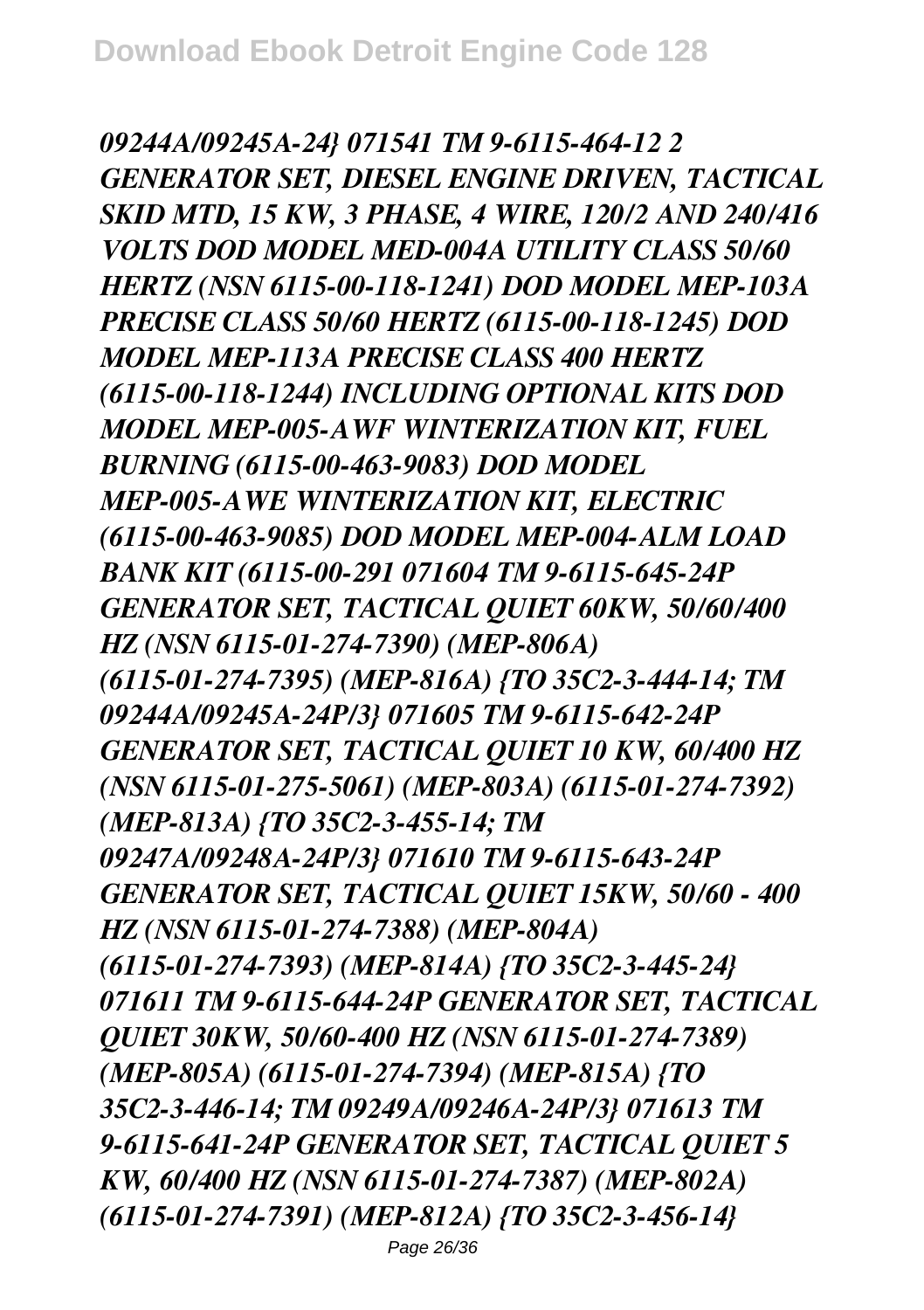*071713 TM 9-6115-645-24 4 GENERATOR SET, SKID MOUNTED, TACTICAL QUIET 60KW, 50/60 AND 400 HZ MEP-806A (50/60 HZ) (NSN 6115-01-274-7390) MEP-816A (400 HZ) (6115-01-274-7395) {TO 35C2-3-444-12; TM 09244A/09245A-24/2} 071748 TM 9-6115-644-24 1 GENERATOR SET, SKID MOUNTED, TACTICAL QUIET 30 KW, 50/60 AND 400 HZ MEP-805A (50/60 HZ) (NSN 6115-01-274-7389) MEP-815A (400 HZ) (6115-01-274-7394) {TO 35C2-3-446-12; TM 09249A/09246A-24/2} 071749 TM 9-6115-643-24 4 GENERATOR SET, SKID MOUNTED, TACTICAL QUIET 15 KW, 50/60 AND 400 HZ MEP-804A (50/60 HZ) (NSN 6115-01-274-7388) MEP-814A (400 HZ) (6115-01-274-7393) {TO 35C2-3-445-22} 071750 TM 9-6115-642-24 4 GENERATOR SET, SKID MOUNTED, TACTICAL QUIET 10 KW, 60 AND 400 HZ MEP-803A (60 HZ) (NSN 6115-01-275-5061) MEP-813A (400 HZ) (6115-01-274-7392) {TO 35C2-3-455-12; TM 09247A/09248A-24/2} 071751 TM 9-6115-641-24 3 GENERATOR SET, SKID MOUNTED, TACTICAL QUIET 5 KW, 60 AND 400 HZ MEP-802A (60 HZ) (NSN 6115-01-274-7387) MEP-812A (400 HZ) (6115-01-274-7391) {TO 35C2-3-456-12} 072239 TM 9-6115-464-34 1 GENERATOR SET, DIESEL ENGINE DRIVEN, TACTICAL SKID MTD., 15 KW, 3 PHASE, 4 WIRE 120/208 AND 240/416 VOLTS DOD MODEL MEP-004A UTILITY CLASS 50/60 HERTZ (NSN 6115-00-118-1241) DOD MODEL MEP 103A PRECISE CLASS 50/60 HERTZ (6115-00-118-1245) DOD MODEL MEP-113A PRECISE CLASS 400 HERTZ (6115-00-118-1244) INCLUDING OPTIONAL KITS DOD MODEL MEP-005AWF WINTERIZATION KIT, FUEL BURNING (6115-00-463-9083) DOD MODEL*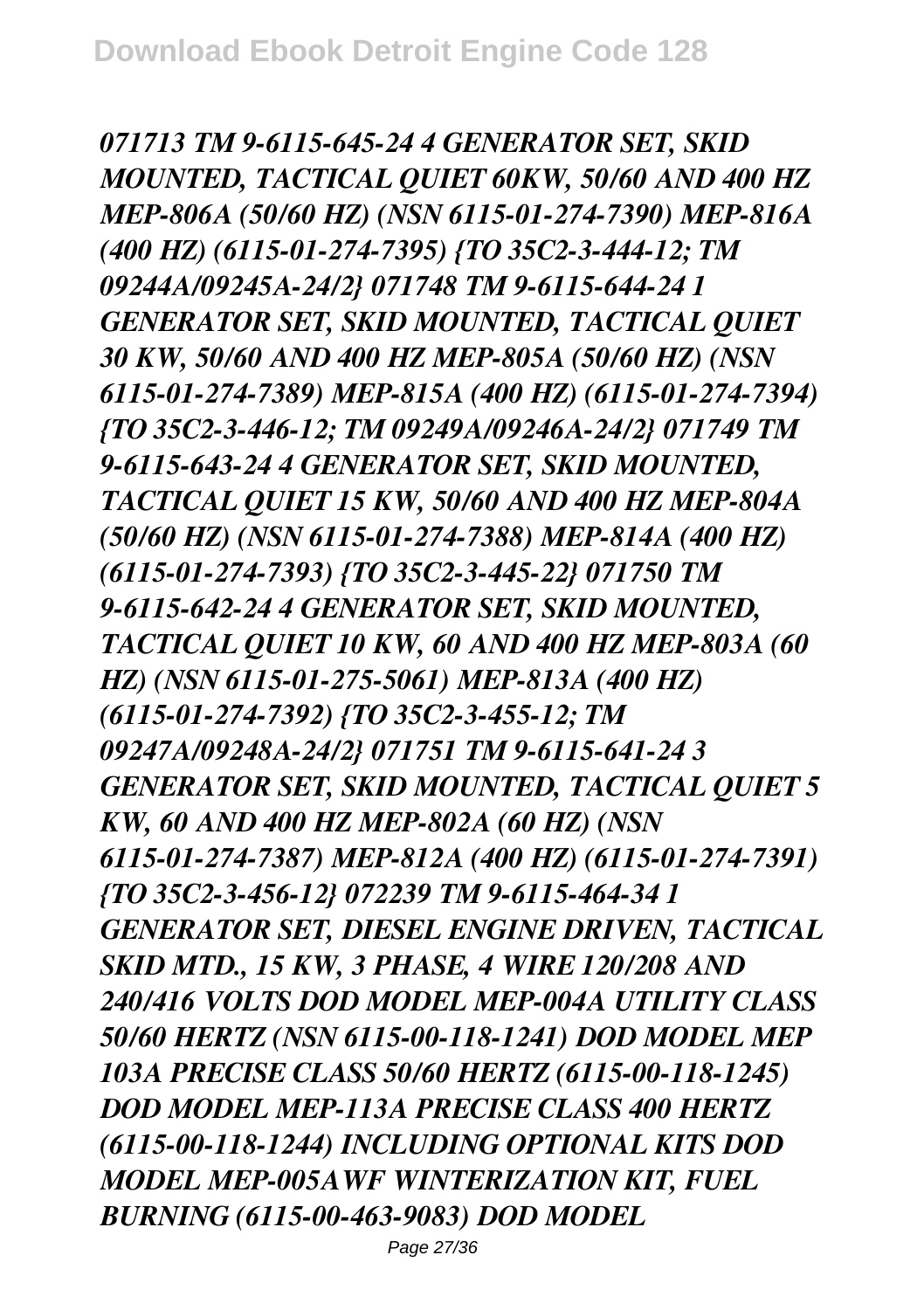*MEP-005AWE WINTERIZAT KIT, ELECTRIC (6115-00-463-9085) DOD MODEL MEP-004ALM LOAD BANK KIT (6115-00-291-920 073744 TM 9-6115-604-24P 1 GENERATOR SET, DIESEL ENGINE DRIVEN, AIR TRANSPORTABLE SKID MOUNTED, 750KW, 3 PHASE, 4 WIRE, 2400/4160, AND 2200/3800 VOLTS DOD MODEL MEP208A PRIME UTILITY CLASS 50/60 HERTS (NSN 6115-00-450-5881) DOD MODEL 80-1466 REMOTE CONTROL MODULE CLASS (6115-01-150-5284 DOD MODEL 80-7320 SITE REQUIREMENTS MODULE CLASS (6115-01-150-5 {NAVFAC P-8-633-24P} 074040 TM 9-6115-545-24P GENERATOR SET, DIESEL ENGINE DRIVEN, TAC SKID MTD., 60 KW, 3 PHASE, 4 WIRE, 120/208 AND 240/416 VOLTS, D MODELS MEP-006A, UTILITY CLASS, 50/60 H/Z, (NSN 6115-00-118-124 MEP-105A, PRECISE CLASS, 50/60 H/Z, (6115-00-118-1252), MEP-115 PRECISE CLASS, 400 H/Z (6115-00-118-1253); INCLUDING OPTIONAL K DOD MODELS MEP-006AWF, WINTERIZATION FUEL BURNING, (6115-00-407 MEP-006AWE, WINTERIZATION KIT, ELECTRIC, (6115-00-455-7693), ME LOAD BANK KIT, (6115-00-407-8322), AND MEP-006AWM, WHEEL MOUNTI (6115-00-463-9092) {TO 074212 TM 9-6115-604-12 GENERATOR SET, DIESEL DRIVEN, AIR TRANSORTABLE SKID MTD., 750 KW, 3 PHASE, 4 WIRE, 24 AND 2200/3800 V (DOD MODEL MEP 208A) CLASS PRIME UTILITY, HZ 50 (NSN 6115-00-450-5881) {NAVFAC P-8-633-12} 074896 TM 9-6115-604-34 GENERATOR SET, DIESEL ENGINE DRIVEN, AIR TRANSPORTABLE SKID MTD., 750 KW, 3 PHASE, 4 WIRE, 2400/4160 AND 2200/3800 VOLTS DOD*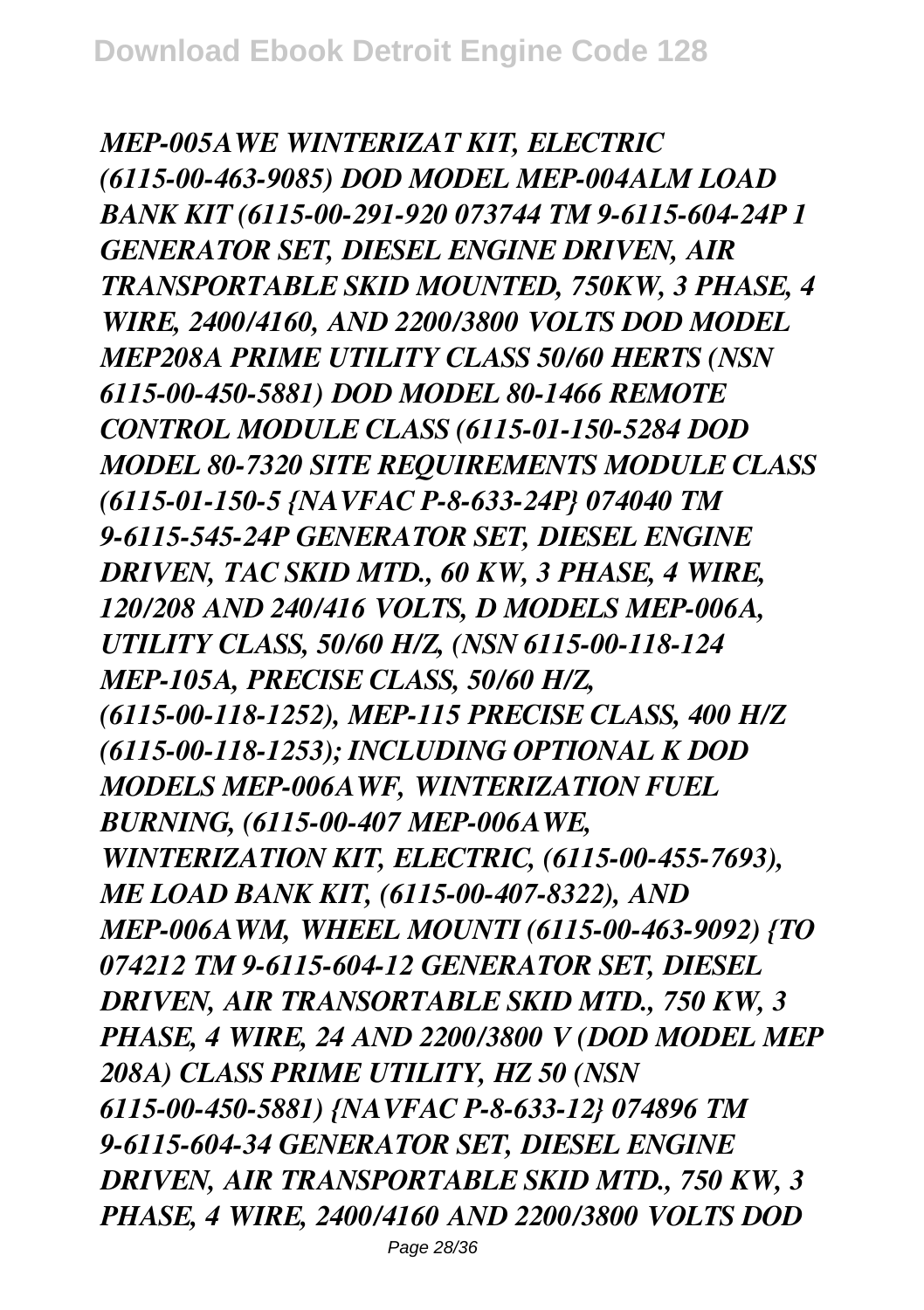*MODEL MEP 208A PRIME UTILITY CLASS 50/60 HERTZ (NSN 6115-00-450-5881) {NAVFAC P-8-633-34} 075027 TM 9-6115-584-24P 1 GENERATOR SET, DIESEL E DRIVEN, TACTICAL SKID MTD 5 KW, 1 PHASE -2 WIRE, 1 PHASE -3 WIR 3 PHASE -4 WIRE, 120, 120/240 AND 120/208 VOLTS (DOD MODEL MEP- UTILITY CLASS, 60 HZ (NSN 6115-00-465-1044) {NAVFAC P-8-622-24P TO 35C2-3-456-4} 077581 TM 9-6115-673-13&P 2KW MILITARY TACTICAL GENERATOR SET 120 VAC, 60 HZ (NSN 6115-01-435-1565) (MEP-531A) (EIC: LKA) (NSN 6115-21-912-0393) (MECHRON) 28 VDC (NSN 6115-01-435-1567) (MEP-501A) (EIC: LKD) (NSN 6115-21-912-0392) (MECHRON) 078167 TM 9-6115-672-14 GENERATOR SET SKID MOUNTED TACTICAL QUIET 60KW, 50/60 AND 400 HZ, MEP-806B (50/60 HZ) (NSN 6115-01-462-0291) EIC: GGW, MEP-816B (400 HZ) (NSN 6115-01-462-0292) EIC: GGX 078443 TM 9-6115-639-13 1 3KW TACTICAL QUIET GENERATOR SET MEP 831A (60 HZ) (NSN 6115-01-285-3012) (EIC: VG6) MEP 832A (400 HZ) (NSN 6115-01-287-2431) (EIC: VN7) 078490 TM 9-6115-671-14 OPERATOR, UNIT, GENERATOR SET, SKID MOUNTED, TACTICAL QUIET 30 KW, 50/60 AND 400 HZ, MEP-805B (50/60 HZ) (NSN 6115-01-461-9335) (EIC: GGU) MEP-815B (400 HZ) (6115-01-462-0290) (EIC: GGV) 078503 TM 9-6115-671-24P GENERATOR SET SKID MOUNTED, TACTICAL QUIET 30 KW, 50/60 AND 400 HZ MEP-805B (50/60 HZ) (NSN 6115-01-461-9335) (EIC: GGU) MEP-815B (400 HZ) (NSN 6115-01-462-0290) (EIC: GGV) 078504 TM 9-6115-672-24P GENERATOR SET, SKID MOUNTED, TACTICAL QUIET 60 KW, 50/60 AND 400 HZ MEP-806B (50/60 HZ) (NSN 6115-01-462-0291) (EIC:*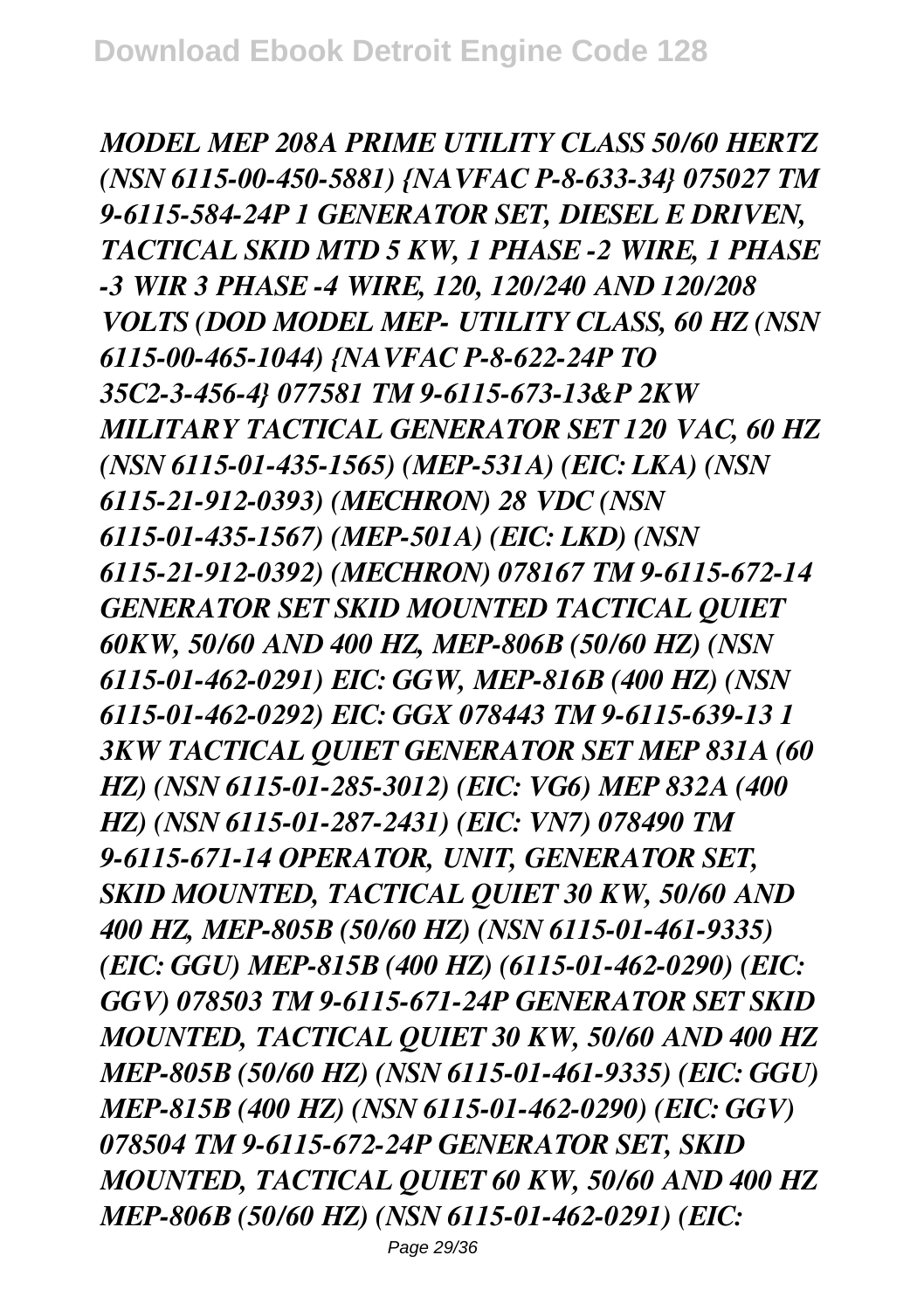*GGW) MEP-816B (400 HZ) (NSN 6115-01-462-0292 (EIC: GGX) 078505 TB 9-6115-671-24 WARRANTY PROGRAM FOR GENERATOR SET, TACTICAL QUIET 30KW, 50/60 AND 400 HZ MEP-805B AND MEP-815B PROCURED UNDER CONTRACT DAAK01-96-D-00620WITH MCII INC 078506 TB 9-6115-672-24 WARRANTY PROGRAM FOR GENERATOR SET, TACTICAL QUIET 30KW, 50/60 AND 400 HZ MEP-806B AND MEP-816B PROCURED UNDER CONTRACT DAAK01-96-D-00620WITH MCII INC 078523 TM 9-6115-664-13&P 5KW, 28VDC, AUXILIARY POWER UNIT (APU) MEP 952B NSN 6115-01-452-6513 (EIC: N/A) 078878 TM 9-6115-639-23P 3KW TACTICAL QUIET GENERATOR SET MEP 831A (60 HZ) (NSN 6115-01-285-3012) (EIC: VG6) MEP 832A (400 HZ) (NSN 6115-01-287-2431) (EIC: VN7) 079379 TB 9-6115-641-13 WINTERIZATION KIT (NSN 6115-01-476-8973) INSTALLED ON GENERATOR SET, SKID MOUNTED, TACTICAL QUIET, 5KW, 60 AND 400 HZ MEP-802A (600HZ) (6115-01-274-7387) MEP-812A (400HZ) (6115-01-274-7391) 079460 TB 9-6115-642-13 WINTERIZATION KIT (NSN 6115-01-477-0564) (EIC: N/A) INSTALLED ON GENERATOR KIT, SKID MOUNTED, TACTICAL QUIET, 10KW, 60 AND 400 HZ MEP-803A (60HZ) (6115-01-275-0561) MEP-813A (400HZ) (6115-01-274-7392) 079461 TB 9-6115-643-13 WINTERIZATION KIT (NSN 6115-477-0566) INSTALLED ON GENERATOR SET, SKID MOUNTED, TACTICAL QUIET, 15KW, 50/60 AND 400 HZ, MEP-804A (50/60HZ) (6115-01-274-7388) MEP-814A (400HZ) (6115-01-274-7393) 079462 TB 9-6115-644-13 WINTERIZATION KIT (NSN 6115-01-474-8354) (EIC:N/A) INSTALLED ON*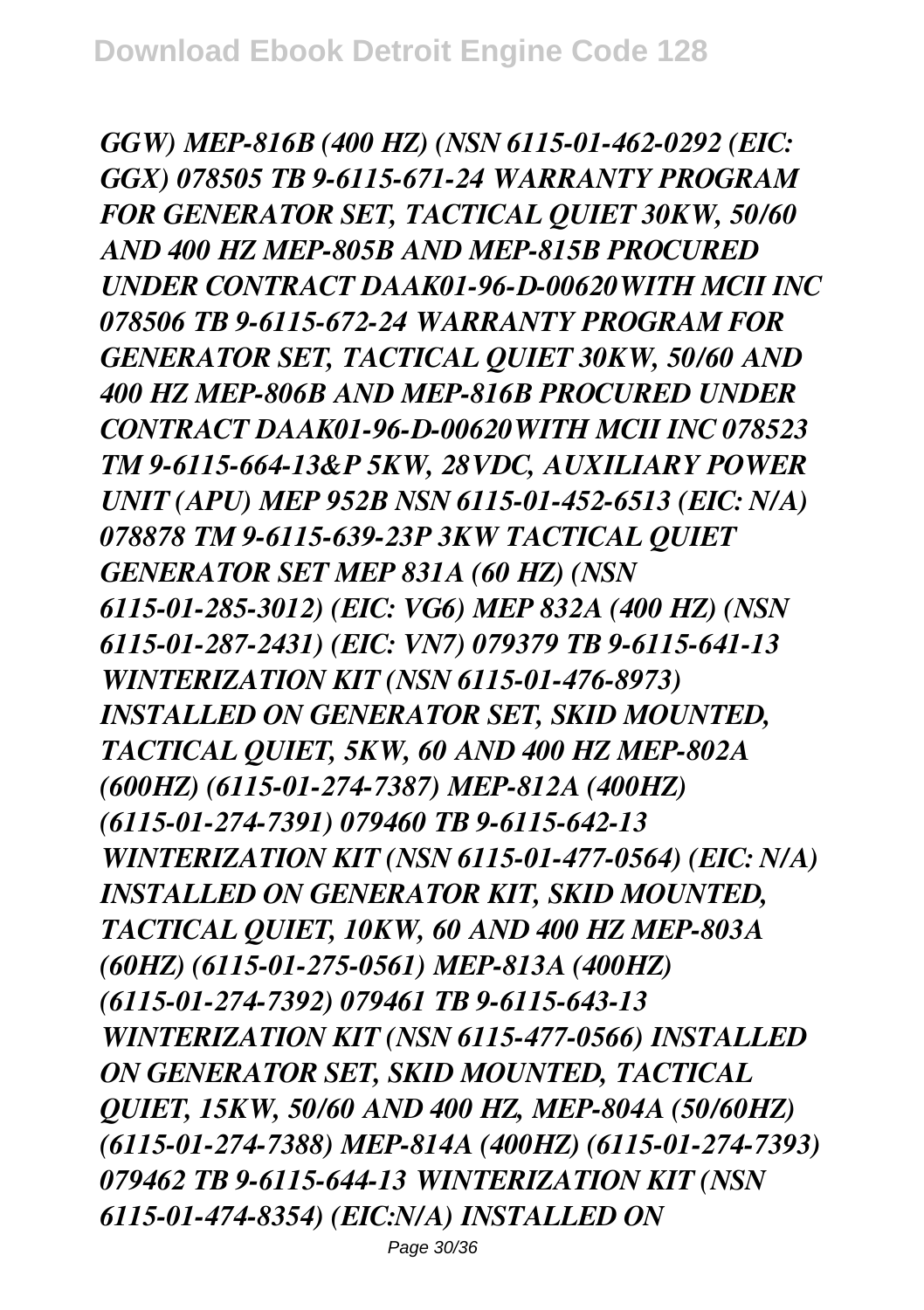*GENERATOR SET, SKID MOUNTED, 30KW, 50/60 AND 400 HZ MEP-805A (50/60HZ) (NSN 6115-01-274-7389) MEP-815A (400HZ) (NSN 611501-274-7394) 079463 TB 9-6115-645-13 WINTERIZATION KIT (NSN 6115-01-474-8344) (EIC: N/A) INSTALLED ON GENERATOR SET, SKID MOUNTED, TACTICAL QUIET, 60KW, 50/60 AND 400 HZ, MEP-806A (50/60HZ) (6115-01-274-7390) MEP-816A (400HZ) (6115-01-274-7395) 080214 TM 9-6115-670-14&P AUXILIARY POWER UNIT, 20KW, 120/240 VAC, 60 HZ, MODEL NO. MEP-903A(SICPS) NSN 6115-01-431-3062 MODEL NUMBER MEP-903B (JTACS) NSN 6115-01-431-3063 MODEL NO MEP-903C9WIN-T) NSN 6115-01-458-5329 (EIC: N/A)*

*The automotive industry underwent great change in the 1960s and the early 1970s. The continuing trend toward market consolidation, the proliferation of sizes and nameplates, and the "need for speed" characterized this period, loosely labeled as the muscle car era. This is an exhaustive reference work to American made cars of model years 1960–1972. Organized by year (and summarizing the market annually), it provides a yearly update on each make's status and production figures, then details all models offered for that year. Model listings include available body styles, base prices, engine and transmission choices, power ratings, standard equipment, major options and their prices, curb weight and dimensions (interior and exterior), paint color choices, changes from the previous year's model, and sales figures. Also given are assembly plant locations and historical overviews of each model nameplate. The book is profusely illustrated with 1,018 photographs.*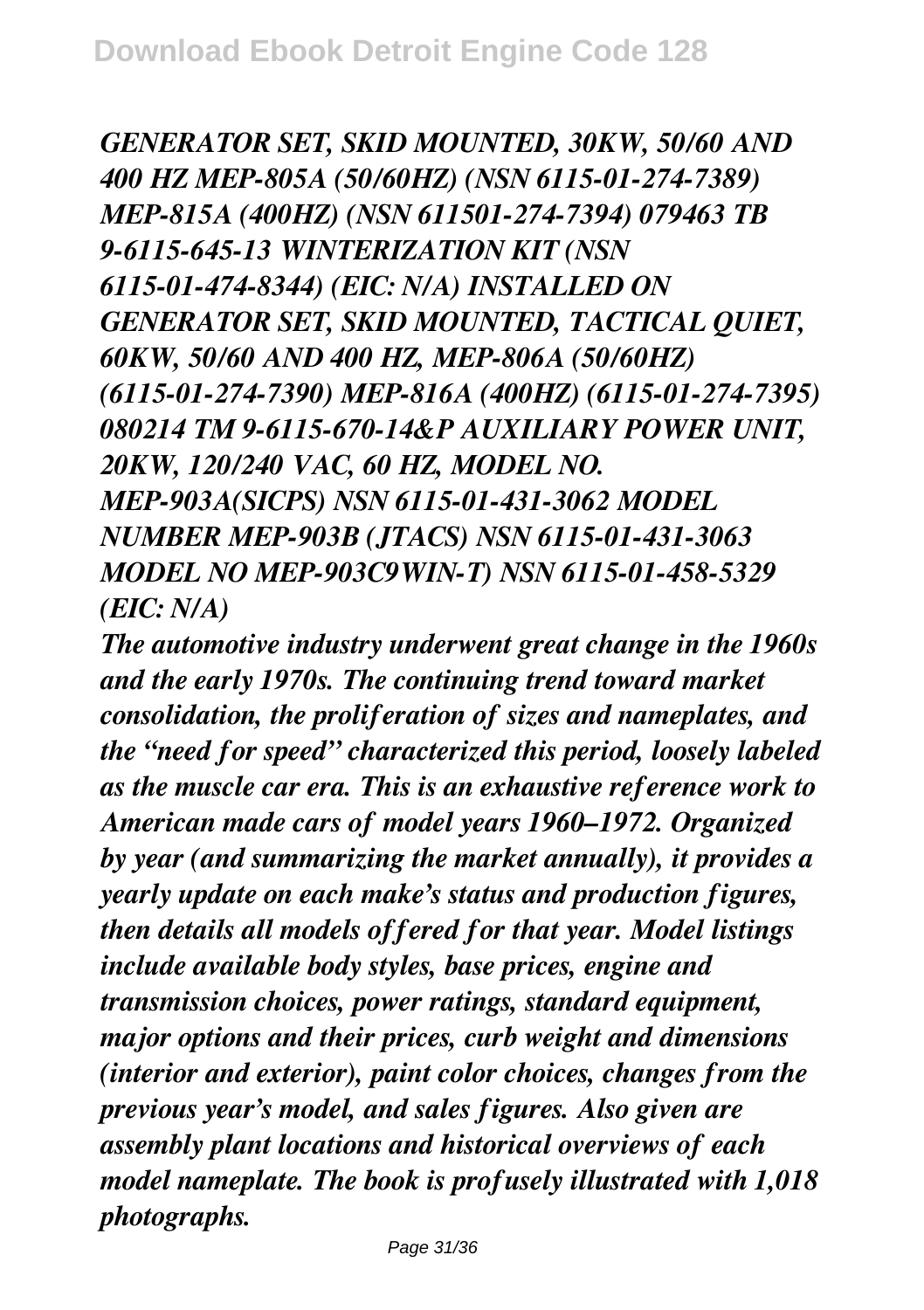*Official Gazette of the United States Patent Office Containing a Codification of Documents of General Applicability and Future Effect as of December 31, 1948, with Ancillaries and Index Lloyd's Register of Shipping 1925 Steamers Patents Michigan Roads and Construction*

## *Instructional Materials*

The utilization of mathematical models to numerically describe the performance of internal combustion engines is of great significance in the development of new and improved engines. Today, such simulation models can already be viewed as standard tools, and their importance is likely to increase further as available com puter power is expected to increase and the predictive quality of the models is constantly enhanced. This book describes and discusses the most widely used mathematical models for in-cylinder spray and combustion processes, which are the most important subprocesses affecting engine fuel consumption and pollutant emissions. The relevant thermodynamic, fluid dynamic and chemical principles are summarized, and then the application of these principles to the in-cylinder processes is ex plained. Different modeling approaches for the each subprocesses are compared and discussed with respect to the governing model assumptions and simplifica tions. Conclusions are drawn as to which model approach is appropriate for a specific type of problem in the development process of an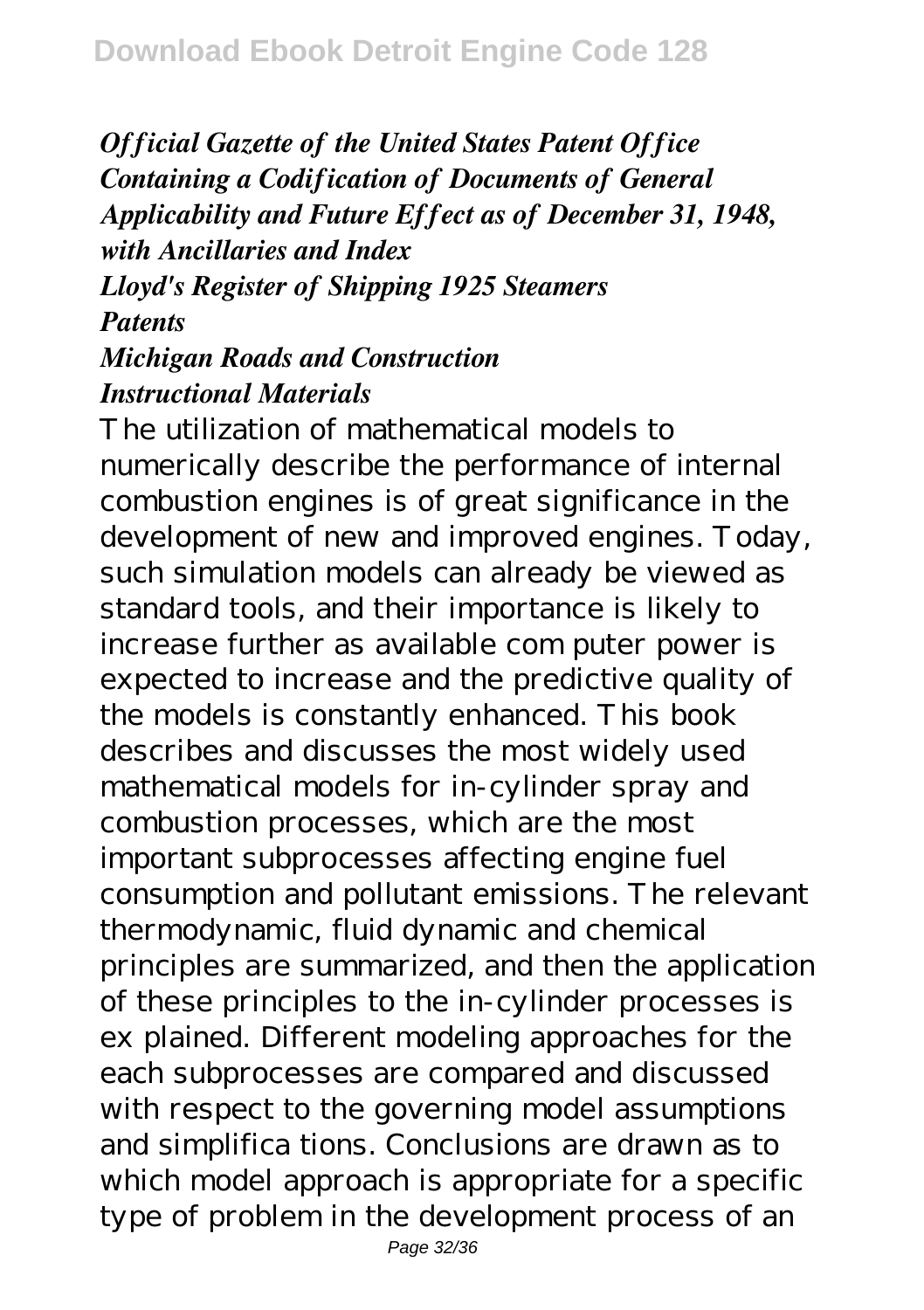engine. Hence, this book may serve both as a graduate level textbook for combustion engineering stu dents and as a reference for professionals employed in the field of combustion en gine modeling. The research necessary for this book was carried out during my employment as a postdoctoral scientist at the Institute of Technical Combustion (ITV) at the Uni versity of Hannover, Germany and at the Engine Research Center (ERC) at the University of Wisconsin-Madison, USA. From the resumption of automobile production at the close of World War II through the 1950s, the American auto industry would see the births and deaths of several manufacturers, great technological advances, and an era of dramatic styling as a prospering nation asserted its growing mobility. Cars of this period are among the most iconic vehicles ever built in the United States: the 1949 Ford, the remarkable Studebaker designs of 1950 and 1953, the 1955–1957 Chevrolets, the "Forward Look" Chrysler products, the ill-fated Edsel and many others. This comprehensive reference book details every model from each of the major manufacturers (including independents such as Kaiser-Frazer and Crosley but excluding very low-volume marques such as Tucker) from model years 1946 through 1959. Year by year, it provides an overview of the industry and market, followed by an individual report on each company: its main news for the year (introductions or cancellations of models, new engines and

Page 33/36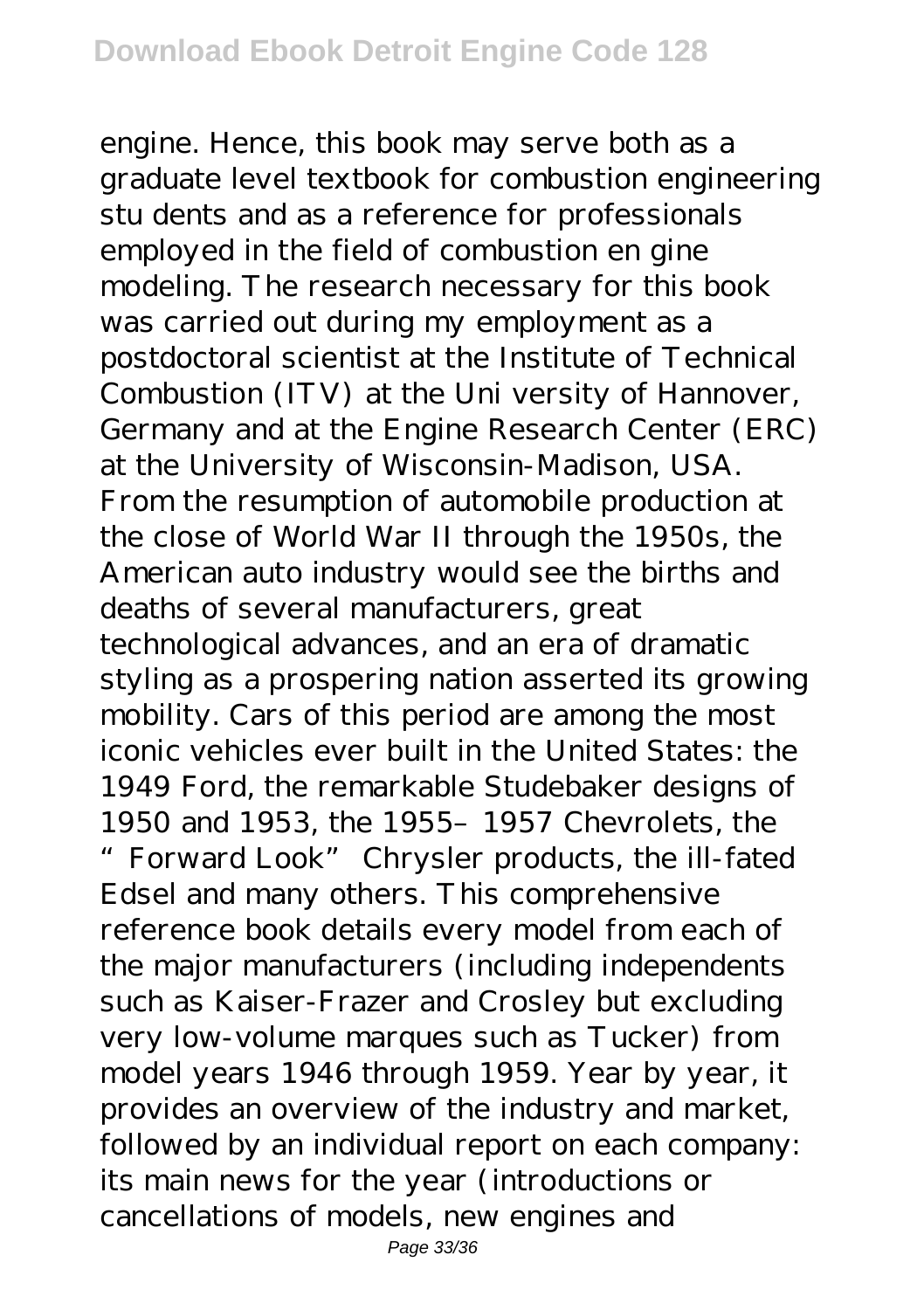transmissions, advertising themes, sales trends etc.); its production figures and market status; and its powertrain offerings, paint colors and major options. The company's models are then detailed individually with such information as body styles, prices, dimensions and weights, standard equipment and production figures. Nearly 1,000 photographs are included. Product Engineering Detroit College of Law review 1977: January-June Lloyd's Register of Shipping 1921 Steamers Lloyd's Register of Shipping Medium/Heavy Duty Truck Engines, Fuel & Computerized Management Systems Vol. for 1955 includes an issue with title Product design handbook issue; 1956, Product design digest issue; 1957, Design digest issue. The 1973 oil crisis forced the American automotive industry into a period of dramatic change, marked by stiff foreign competition, tougher product regulations and suddenly altered consumer demand. With gas prices soaring and the economy in a veritable tailspin, muscle cars and the massive "need-forspeed" engines of the late '60s were out, and fuel efficient compacts were in. By 1980, American manufacturers were churning out some of the most feature laden, yet smallest and most fuel efficient cars they had ever built. This exhaustive reference work details every model from each of the major Page 34/36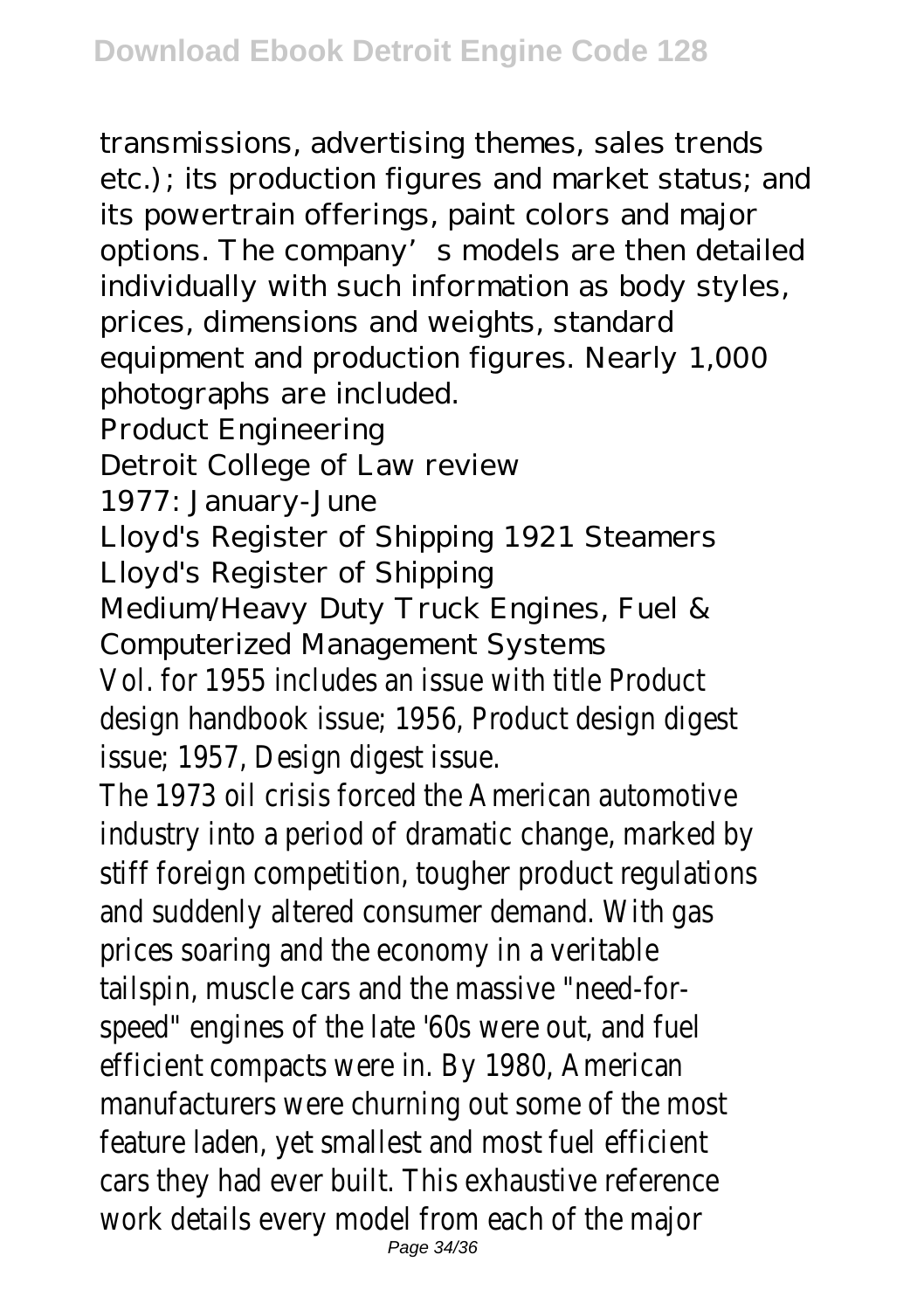American manufacturers from model years 1973 through 1980, including various "captive imports" (e.g. Dodge's Colt, built by Mitsubishi.) Within each model year, it reports on each manufacturer's significant news and details every model offered: its specifications, powertrain offerings, prices, standard features, major options, and production figures, among other facts. The work is heavily illustrated with approximately 1,300 photographs. The Engineering Index Annual for ... Modeling Engine Spray and Combustion Processes 50 Stories from Brilliant Dreamers Little People, BIG DREAMS: Treasury Fundamentals of Mobile Heavy Equipment

Fundamentals of Mobile Heavy Equipment provides students with a thorough introduction to the diagnosis, repair, and maintenance of off-road mobile heavy equipment. With comprehensive, up-to-date coverage of the latest technology in the field, it addresses the equipment used in construction, agricultural, forestry, and mining industries.

Dive deeper into the world of Little People, BIG DREAMS with this keepsake treasury featuring 50 dreamers from the critically acclaimed, multimillion-copy best-selling series. Learn more about each of your favorite dreamers with new indepth stories, facts, and figures.Each story is rewritten to be appropriate for an older audience. Revisit best-loved figures from the series and some new ones, too, including Frida Kahlo, Coco Chanel, Maya Angelou, Amelia Earhart, David Attenborough, Greta Thunberg, Elton John, John Lennon, Page 35/36